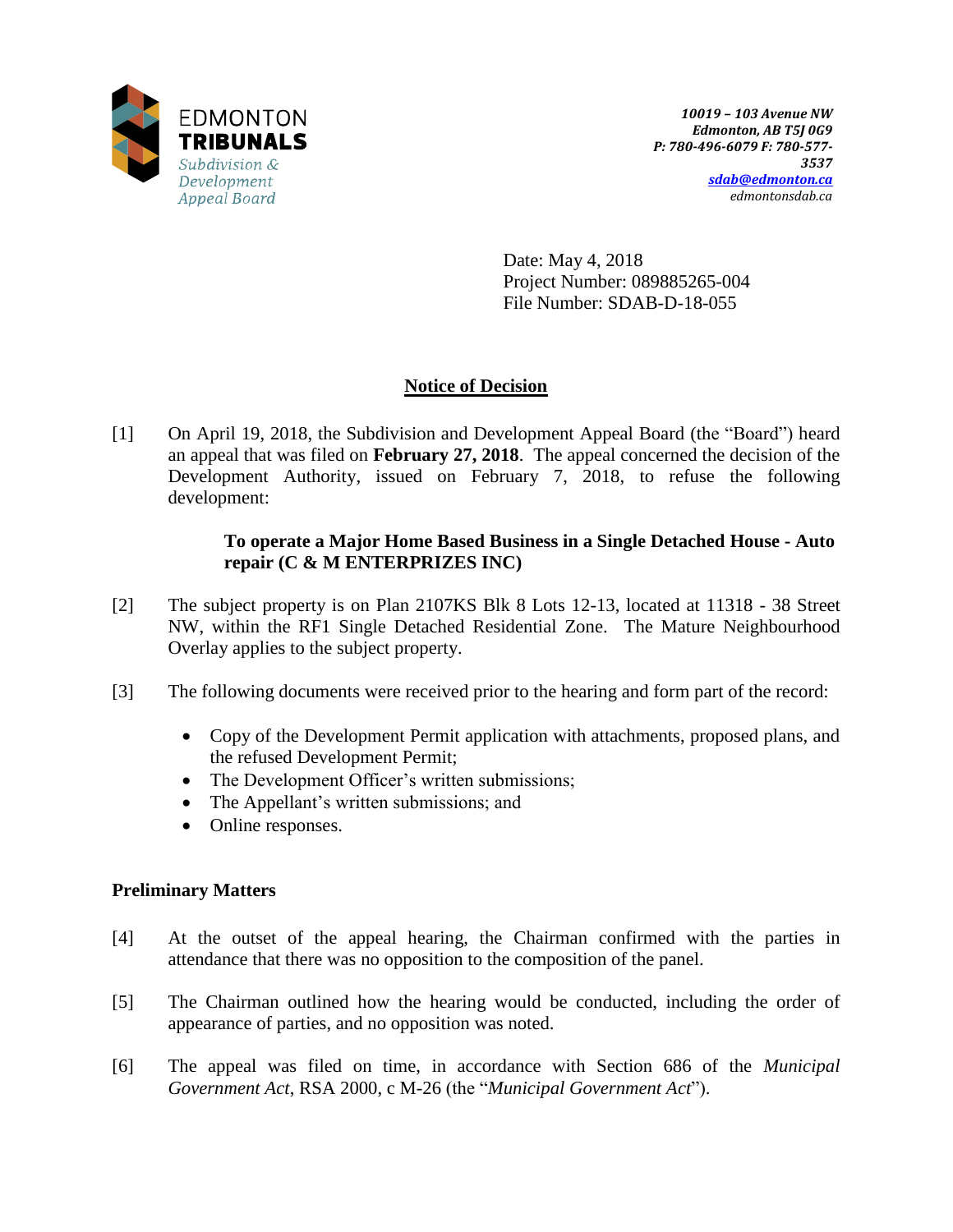### **Summary of Hearing**

- *i) Position of the Appellant, Mr. Boonstra*
- [7] The Major Home Based Business is a Discretionary Use because the business meets the requirements under the *Edmonton Zoning Bylaw*.
- [8] The application is for a renewal of an existing business that has been in operation for 22 years. He renews the business application every five years and has had support from the majority of neighbouring property owners every time.
- [9] He has never received any complaints from neighbouring property owners. He feels that the statement about a noise complaint in the Development Officer's submission is incorrect and is not relevant.
- [10] He provided the Board with a petition containing 44 signatures from neighbouring property owners who reside across the street and adjacent to the subject Site in support of the proposed development.
- [11] He referred to the photographs contained in the Development Officer's written submission showing that his yard is untidy. However, these photographs are not recent and the yard has been cleaned up.
- [12] The adjacent neighbours cannot see construction materials inside the yard because of the height of the fence.
- [13] Equipment related to the demolition business is stored off site. The demolition business only operated until the end of January.
- [14] Automotive repairs are done occasionally and he may only have one customer visit per day which still requires a permit.
- [15] The materials in the back yard are from renovations being done to the property and are not related to the business. The construction is contained in the rear yard and does not impact the neighbours.
- [16] It was his opinion that construction being done by the City has a bigger impact on the neighbouring properties.
- [17] In response to questions by the Board, Mr. Boonstra stated that equipment for the demolition is not stored on the subject Site.
- [18] He has a contract for three storage lots located in close proximity to the subject Site where he stores materials and equipment for the Major Home Based Business.
- [19] Equipment from the business may be on his property while he is doing work at a customer's property.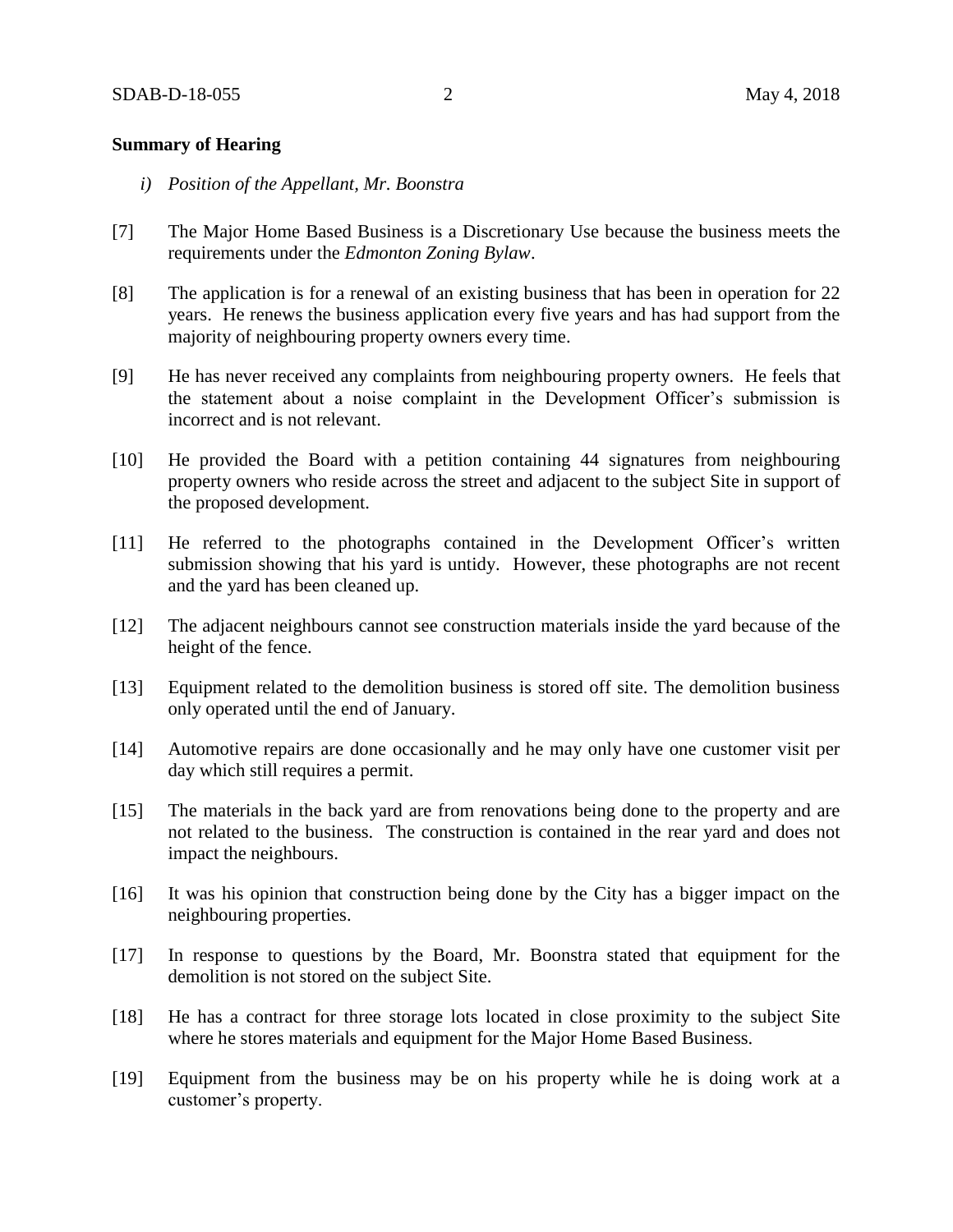- [20] The services for the auto repair service consist of repairs on brakes, suspensions, tune ups, fixing lights, and oil changes. The oil is stored and later removed from the site. There are hydraulics in the garage and no power tools that are used. The majority of the business is demolition work.
- [21] The back hoe is occasionally parked at the subject site and his personal vehicles are parked on the street if he is working at a customer's property.
- [22] He confirmed that equipment and machinery is stored at a storage facility.
- [23] With regard to the signatures in support of the Major Home Based Business, he stated that he has not received any complaints from neighbouring property owners after speaking to them the week of the hearing. The signatures were from neighbours who reside within a block of the subject Site.
- [24] He owns two vehicles, a backhoe, 2 trackhoes, a gravel truck, and a large truck and trailer to haul the excavator, all of which are stored off site.
- [25] The commercial vehicle shown in the photographs is associated with the demolition business.
- [26] The backhoe shown in the photographs is not used for renovations being done at the subject Site.
- [27] The bobcat shown in the photographs is used by a contractor working at the subject Site. A portion of the fence slides open so the bobcat can access the back yard.
- [28] The truck shown in the photograph is a customer's truck that he is working on.
- [29] He could have received more signatures in support from neighbouring property owners if he had more time to prepare for the hearing. He did not speak to anyone who opposed the proposed development.
- [30] He confirmed that the demolition portion of the business operates under C & M Enterprises Inc. He confirmed that the equipment for the demolition business is stored off site.
- [31] He confirmed that he does not own any air tools.
- [32] He has lived at the property for 25 years.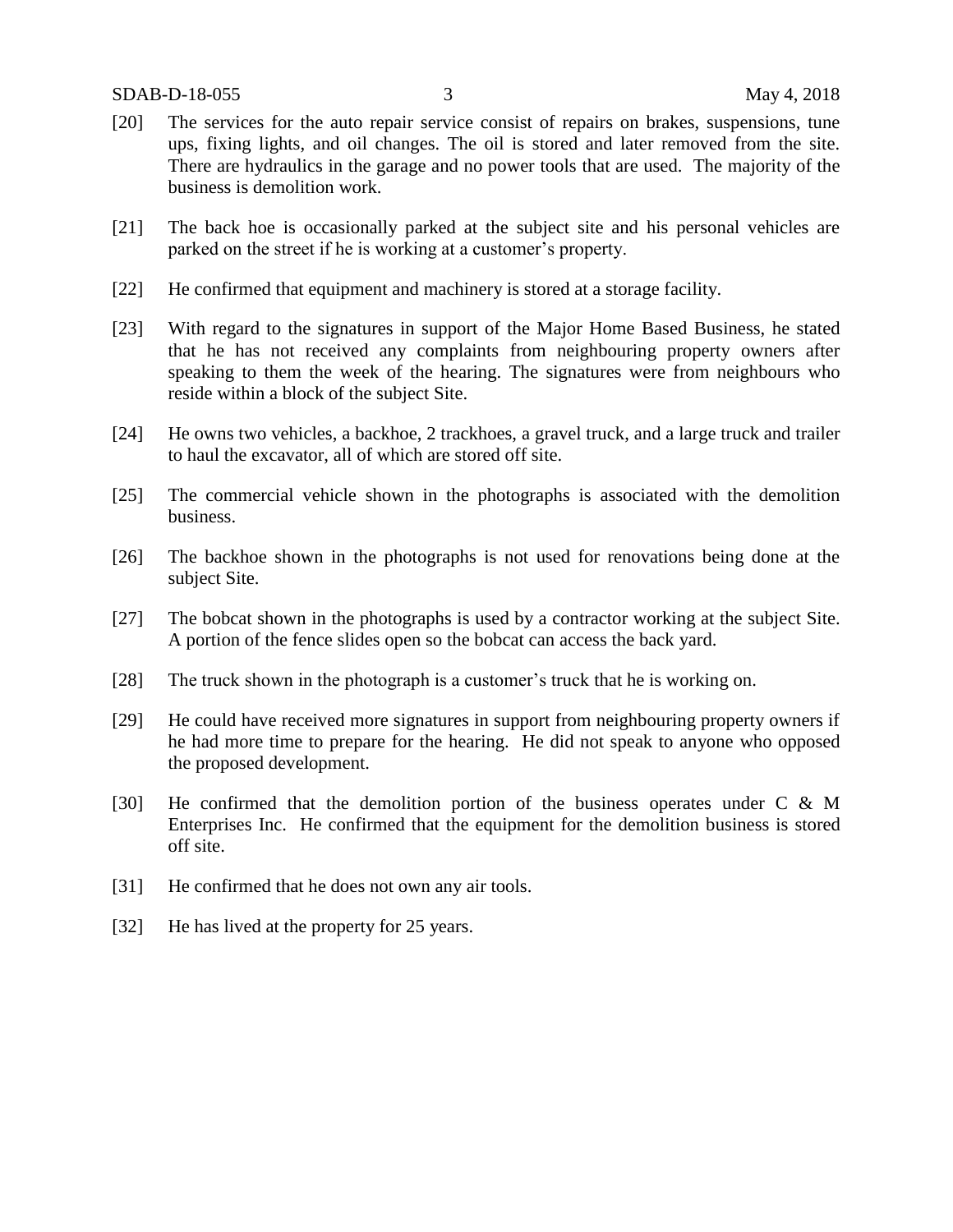- *ii) Position of Mr. Andronyk, an affected Property Owner in Opposition of the Appellant*
- [33] Mr. Andronyk lives approximately four houses west of the subject Site.
- [34] He owns a commercial truck and used to park behind his property until he received a complaint.
- [35] There are several commercial vehicles stored at the subject Site.
- [36] Several vehicles are parked in the rear lane blocking access to the rear lane for neighbouring property owners.
- [37] The fence on the subject Site is built right up to the sidewalk and the excess of vehicles parked on the street impacts sight lines.
- [38] On several occasions, he has seen the bobcat and truck parked at the site. In his opinion, the subject Site is being used as a storage lot.
- [39] There is an excess of noise coming from the subject Site and he has made calls to Bylaw Enforcement to complain.
- [40] It was his opinion that the subject Site is an eyesore and a hazard to the neighbourhood.

*iii) Position of the Development Officer, Ms. E. Lai* 

- [41] The Development Authority provided written submissions and did not attend the hearing.
	- *iv) Rebuttal of the Appellant*
- [42] Complaints are brought up every time he applies to renew the Major Home Based Business even though all the concerns have been addressed.
- [43] There is an excess of vehicles parked on the street whenever there is a function taking place at the school located across the street from the subject Site.
- [44] The fence is built up the sidewalk and has been that way for 15 years. He has addressed this with the City who has allowed the fence to stay the way it is.
- [45] Prior to finding off site storage, the backhoe and bobcat were stored at the subject Site. On occasion they are at the subject Site for short periods of time.
- [46] There are three properties between the subject Site and Mr. Andronyk's property. In his opinion, the business will not negatively affect his property.
- [47] He applied for a business license which was approved and thought he could operate the business with that approval. He was notified that the development permit expired and he needed to apply for a renewal.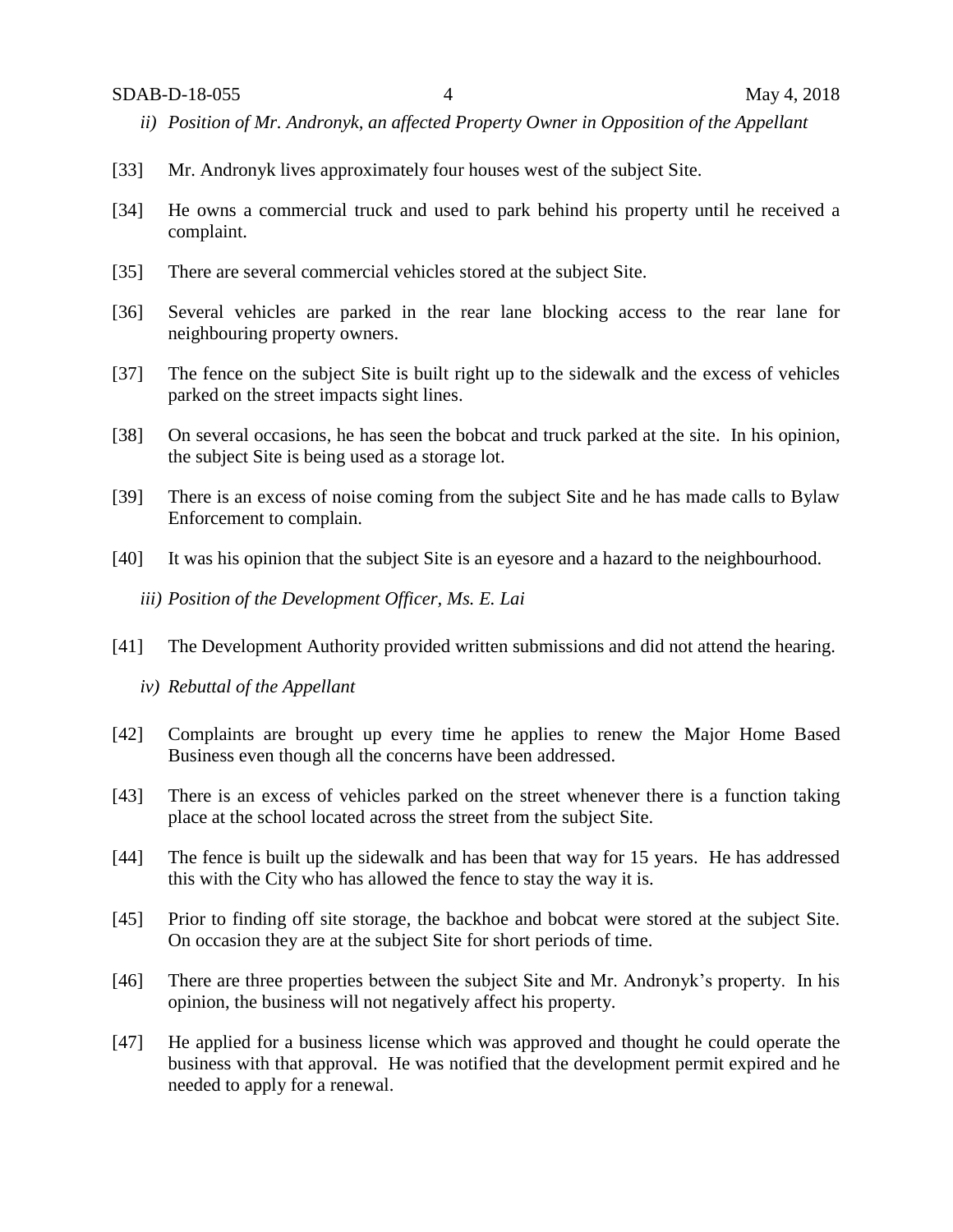### **Decision**

[48] The appeal is **DENIED** and the decision of the Development Authority is **CONFIRMED**. The development is **REFUSED**.

## **Reasons for Decision**

- [49] The proposed development is a Major Home Based Business for Auto repair which is a Discretionary Use in the RF1 Single Detached Residential Zone.
- [50] Automotive and Equipment Repair Shops are neither a Permitted nor Discretionary Use in the RF1 Single Detached Residential Zone. Therefore, in order for this permit to be granted, it can only be granted as a Major Home Based Business. A Major Home Based Business is defined in Section 7.3(7) of the *Edmonton Zoning Bylaw:*

Major Home Based Business means development consisting of the Use of an approved Dwelling or Accessory building by a resident of that Dwelling for one or more businesses that may generate more than one business associated visit per day. The business Use must be secondary to the Residential Use of the building and shall not change the residential character of the Dwelling or Accessory building. The Dwelling may be used as a workplace by a non-resident. This Use includes Bed and Breakfast Operations but does not include General Retail Sales, Cannabis Retail Sales or Cannabis Production and Distribution.

- [51] The Court of Appeal, in *Edmonton (City)* v. *Edmonton (Subdivision and Development Appeal Board)* and *Grewal*, 2017 ABCA 140 ("*Grewal*") stated that it is essential for a Major Home Based Business to meet the definition in the above section exactly and must only "consist of the use of an approved dwelling or accessory building".
- [52] The *Grewal* case is clear that no other portion of the site may be used as part of a Major Home Based Business. The evidence before the Board in this case is that this requirement is not met.
- [53] The Board finds, based on the following evidence, that the auto repair business is using other portions of the site in addition to the accessory building:
	- a. Photographic evidence was provided by the Development Officer that automotive parts, tires, and oil containers is being stored outside the Accessory Building; and
	- b. The vehicles being repaired by the auto repair business are kept outside and not indoors while they are waiting to be fixed or picked up.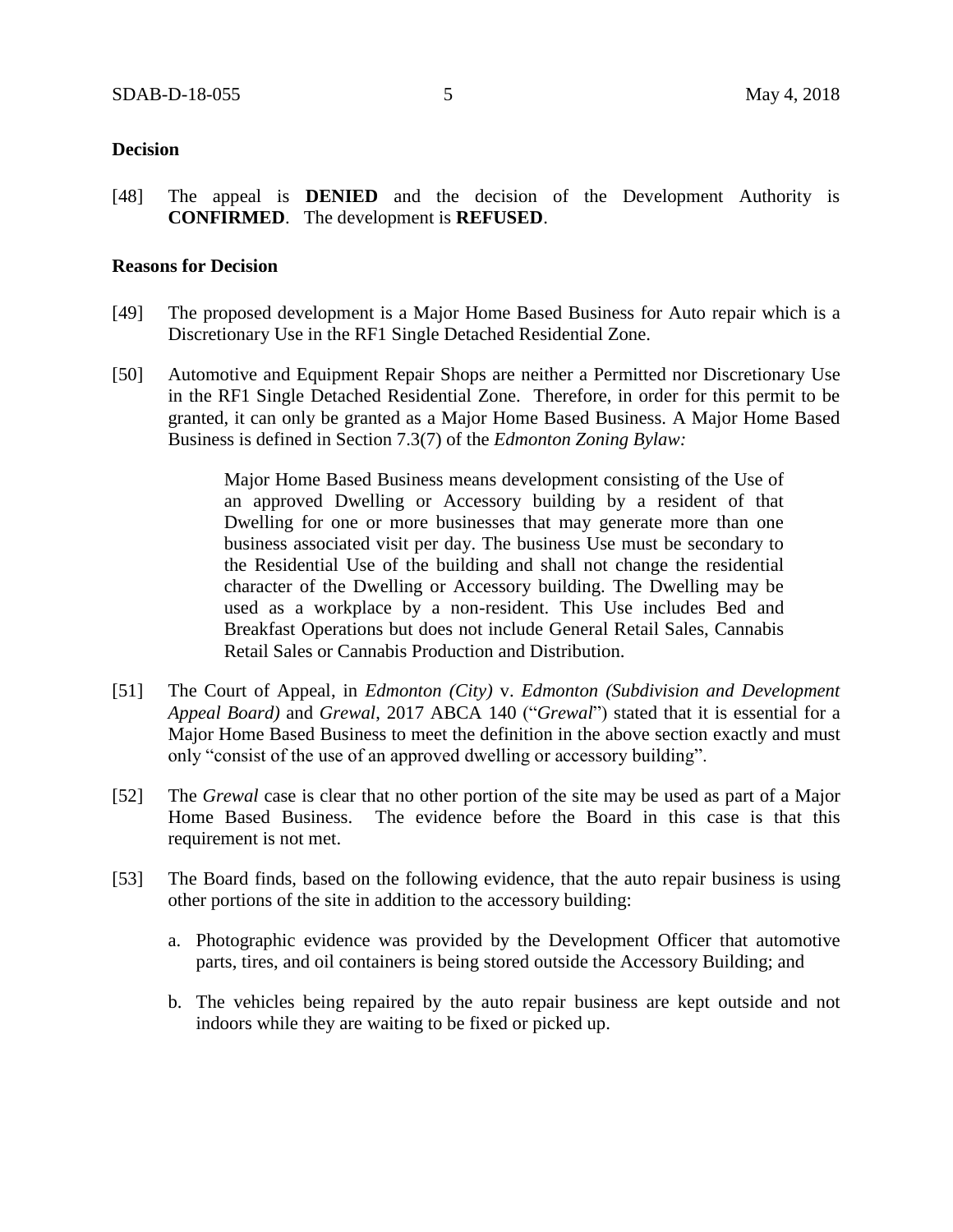- [54] The proposed development consists of the use of more than the approved Accessory Building and therefore it cannot be a Major Home Based Business. The proposed use is neither Permitted nor Discretionary in the RF1 Single Detached Residential Zone, and the Board must deny the appeal.
- [55] Even if that was not the case, the Board would not exercise their discretion to grant a Discretionary Use.
- [56] The Board notes that several signatures were received in support of the proposed development. That is not determinative. The Board finds that an auto repair business that generates externally audible noise and includes the outdoor storage of vehicles is incompatible with the RF1 Single Detached Residential Zone.
- [57] Furthermore, the development does not satisfy the development regulations for a Major Home Based Business.
- [58] The Board finds that the proposed development violates Section 75 of the *Edmonton Zoning Bylaw.* In particular, Section 75.2 states:

There shall be no mechanical or electrical equipment used that creates external noise, or visible and audible interference with home electronics equipment in adjacent Dwellings.

The evidence before the Board was that the development was creating external noise that could be heard four houses away from the subject Site.

[59] Section 75.3 of the *Edmonton Zoning Bylaw* states:

The Major Home Based Business shall not generate pedestrian or vehicular traffic, or parking, in excess of that which is characteristic of the Zone in which it is located.

The evidence before the Board from a neighbor in opposition was that the Major Home Based Business is generating an excess of vehicular parking in the area and the rear lane which is obstructing the view of traffic along the alley which is not in character with the RF1 Single Detached Residential Zone.

[60] Section 75.5 of the *Edmonton Zoning Bylaw* states:

There shall be no outdoor business activity, or outdoor storage of material or equipment associated with the business. Indoor storage related to the business activity shall be allowed in either the Dwelling or Accessory buildings;

The Board finds that there is outdoor business activity or outdoor storage of material or equipment associated with the business.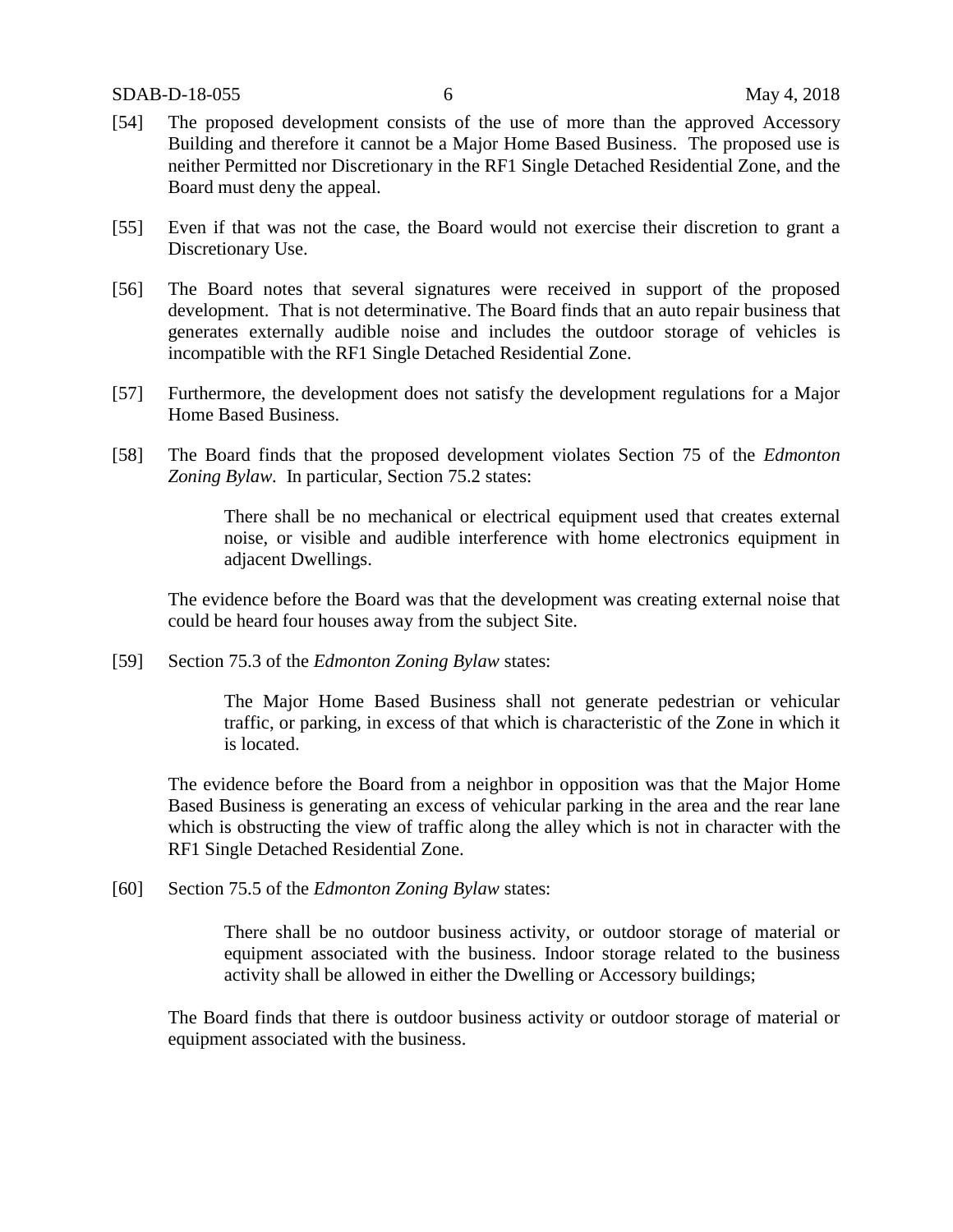[61] Section 75.9 of the *Edmonton Zoning Bylaw* states:

The Major Home Based Business shall not be allowed if, in the opinion of the Development Officer, such Use would be more appropriately located in a Commercial or Industrial Zone having regard for the overall compatibility of the Use with the residential character of the area.

The Board agrees with the Development Officer that the auto repair business would be more appropriately located in an Industrial or Commercial Zone having regard for the overall compatibility of the use with the residential character of the area.

- [62] The Board would not entertain any variances to Sections 75.2, 75.3, 75.5 or 75.9 as the nature of the violations of these sections is such that they will unduly interfere with the amenities of the neighbourhood, and materially interfere with or affect the use, enjoyment or value of neighbouring parcels of land.
- [63] The Appeal is denied.

Im Wallai

Mr. I. Wachowicz, Chairman Subdivision and Development Appeal Board

Board members in attendance: Mr. V. Laberge; Ms. M. McCallum; Mr. A. Nagy; Ms. K. Thind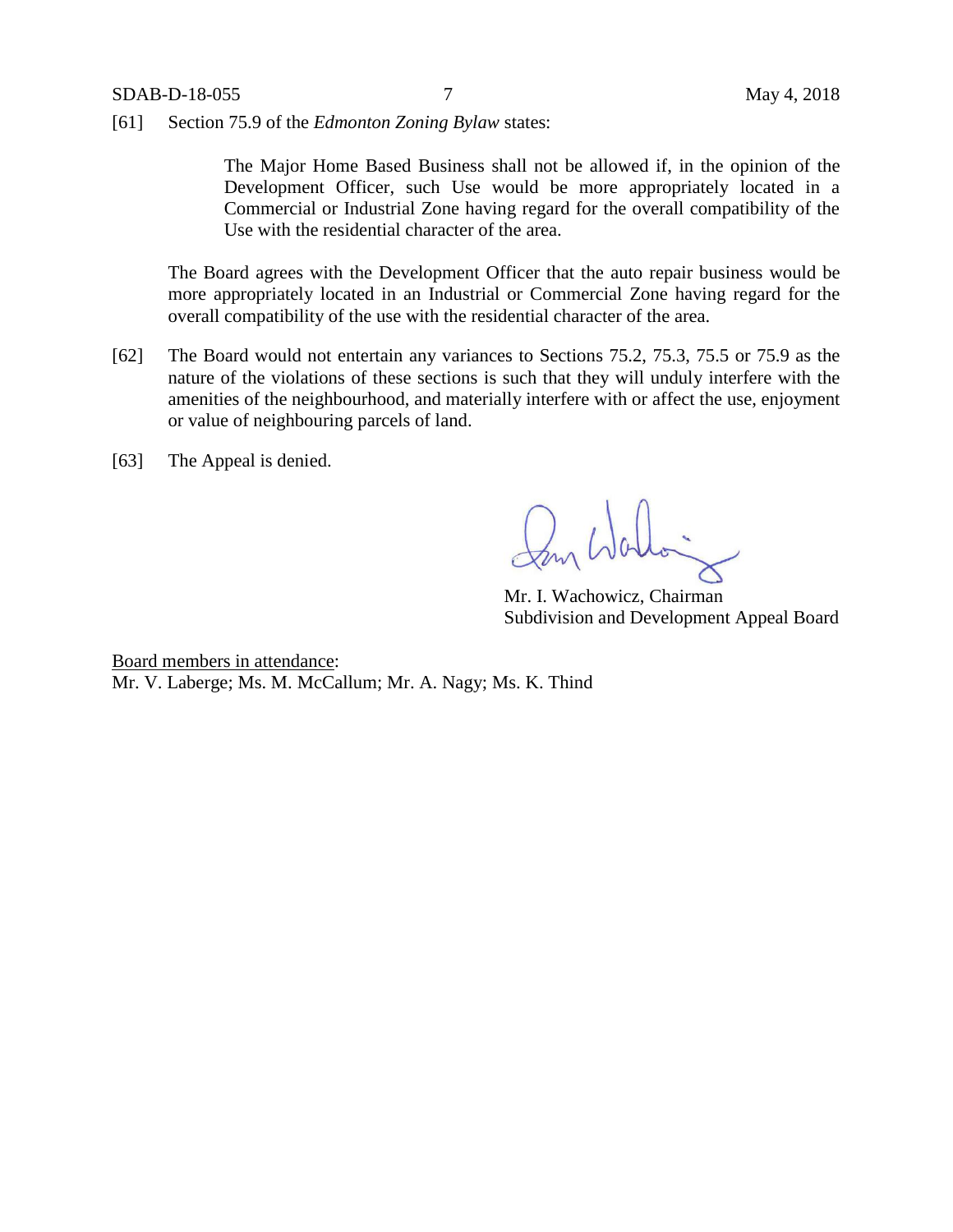## **Important Information for the Applicant/Appellant**

- 1. This decision may be appealed to the Alberta Court of Appeal on a question of law or jurisdiction under Section 688 of the *Municipal Government Act*, RSA 2000, c M-26. If the Subdivision and Development Appeal Board is served with notice of an application for leave to appeal its decision, such notice shall operate to suspend the Development Permit.
- 2. When a decision on a Development Permit application has been rendered by the Subdivision and Development Appeal Board, the enforcement of that decision is carried out by Development & Zoning Services, located on the 2nd Floor, Edmonton Tower, 10111 – 104 Avenue NW, Edmonton, AB T5J 0J4.

*NOTE: The City of Edmonton does not conduct independent environmental checks of land within the City. If you are concerned about the stability of this property for any purpose, you should conduct your own tests and reviews. The City of Edmonton, when issuing a development permit, makes no representations and offers no warranties as to the suitability of the property for any purpose or as to the presence or absence of any environmental contaminants on the property.*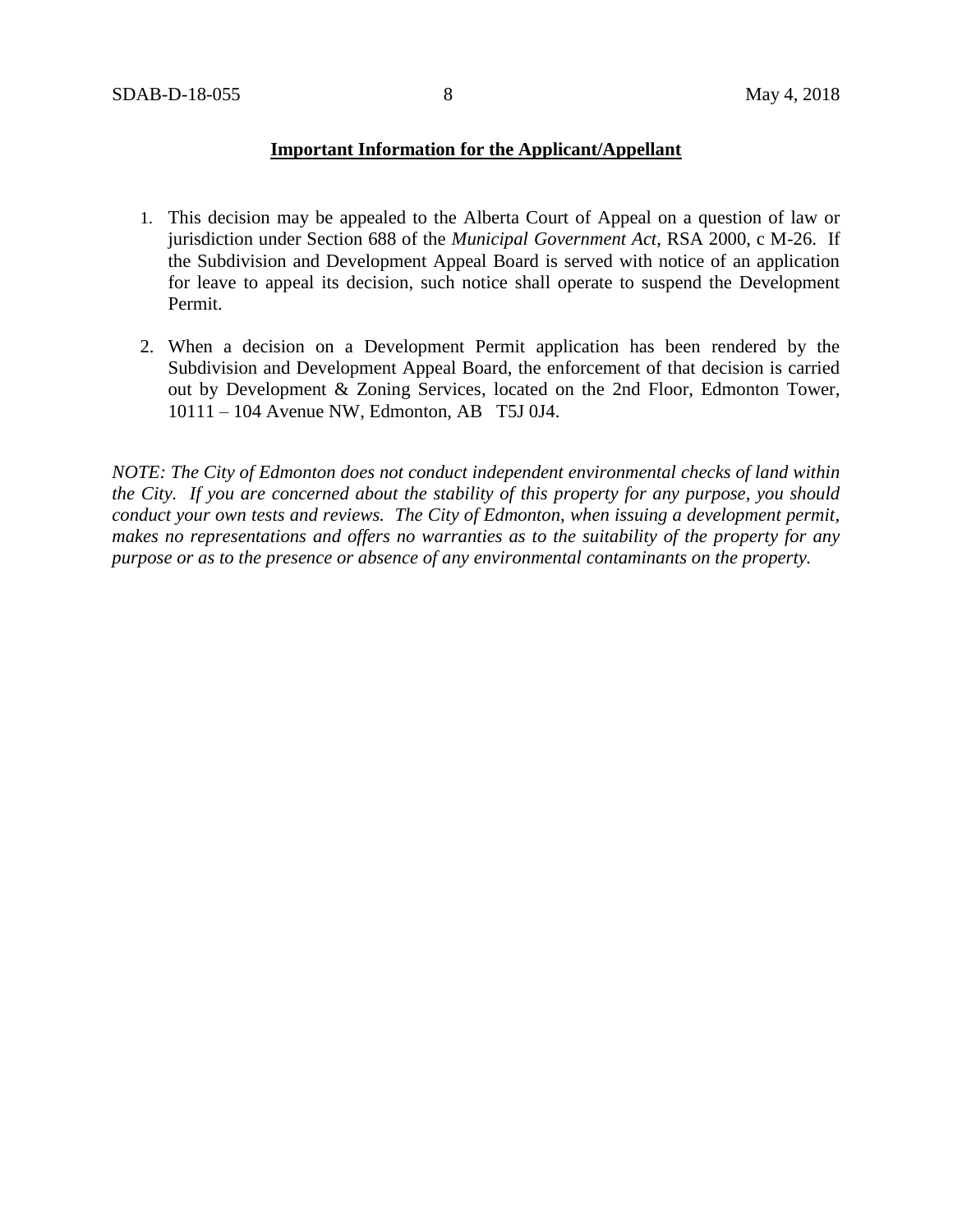

Date: May 4, 2018 Project Number: 272711352-001 272709914-001 File Number: SDAB-D-18-056 SDAB-D-18-057

# **Notice of Decision**

[1] On April 19, 2018, the Subdivision and Development Appeal Board (the "Board") heard appeals that were filed on **March 21, 2018**. The appeals concerned the decisions of the Development Authority, issued on March 20, 2018, to refuse the following developments:

# **SDAB-D-18-056: 10336 – 1335 Street NW**

To construct a Single Detached House with Basement development (NOT to be used as an additional Dwelling), front uncovered deck 5.18 metres by 3.05 metres), rear uncovered deck (1.22 metres by 1.52 metres), second floor balcony and rooftop terrace

# **SDAB-D-18-057: 10340 – 1335 Street NW**

To construct a Single Detached House with Basement development (NOT to be used as an additional Dwelling), second floor balcony, front uncovered deck (1.52 metres by 2.16 metres), rear uncovered deck (1.22 metres by 1.52 metres) and rooftop terrace (Proposed North Lot)

- [2] The subject properties are within the RF1 Single Detached Residential Zone. The Mature Neighbourhood Overlay applies to the subject properties.
- [3] The following documents were received prior to the hearing and form part of the record:
	- Copy of the Development Permit application with attachments, proposed plans, and the refused Development Permit;
	- The Development Officer's written submissions;
	- The Appellant's written submissions; and
	- Email in opposition to the proposed developments.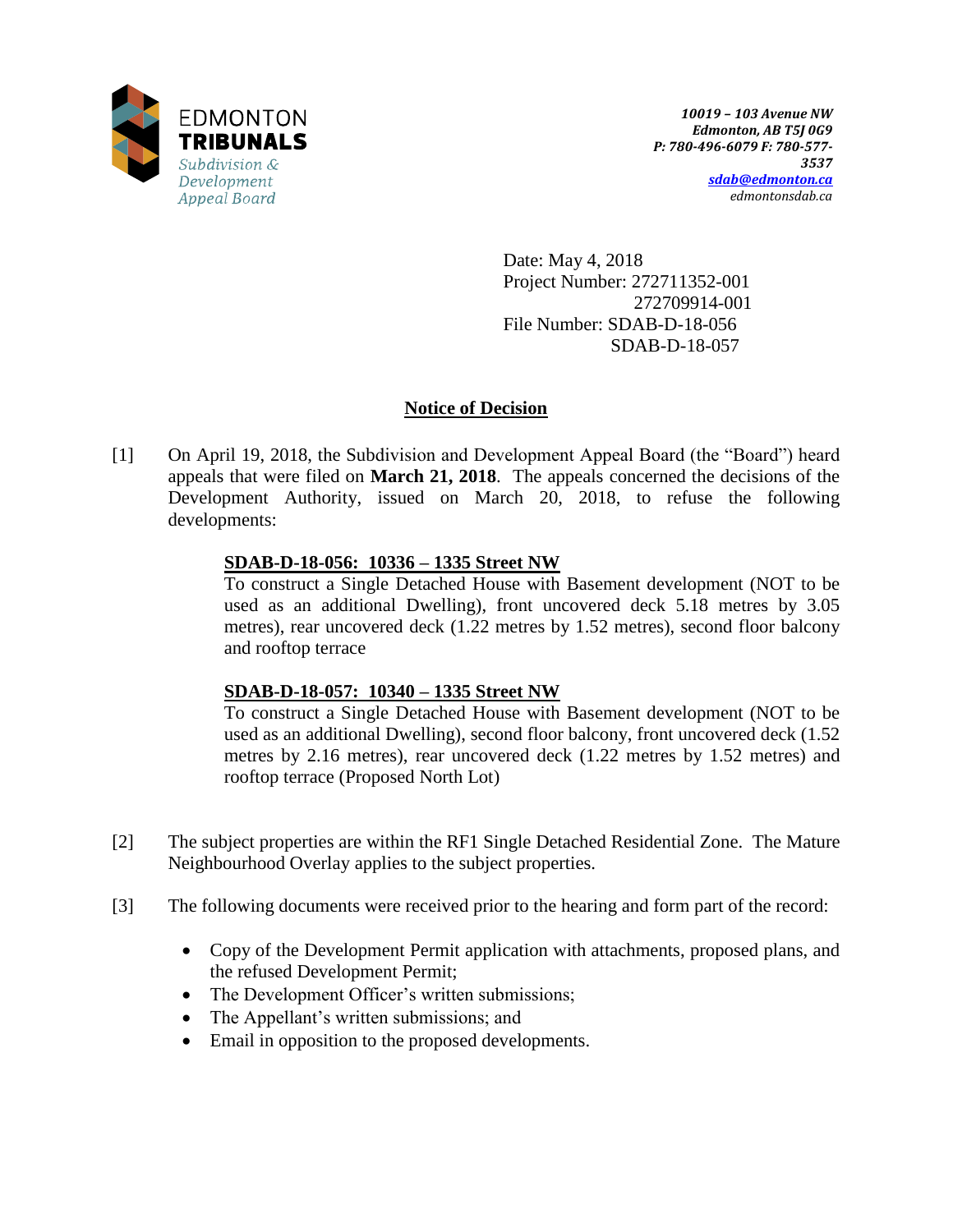### **Preliminary Matters**

- [4] At the outset of the appeal hearing, the Chairman confirmed with the parties in attendance that there was no opposition to the composition of the panel.
- [5] The Chairman outlined how the hearing would be conducted, including the order of appearance of parties, and no opposition was noted. The Chairman advised that evidence for SDAB-D-18-056 and SDAB-D-18-057 will be heard together but will be considered as two separate appeals.
- [6] The appeals were filed on time, in accordance with Section 686 of the *Municipal Government Act*, RSA 2000, c M-26 (the "*Municipal Government Act*").

#### **Summary of Hearing**

- *i) Position of the Appellant, Mr. Gosine*
- [7] Mr. Gosine referred to the Development Officer written submission.
- [8] In his opinion, the increase in height will not negatively impact the neighbourhood as there will be a 1.0 metre parapet wall around the rooftop terrace. This will meditate any privacy issues.
- [9] It was his opinion that noise will decrease as you move higher up in the building and the noise level will not be a factor.
- [10] The rooftop terrace is approximately 150 to 200 square feet in size and will hold 4 to 5 people. The terrace will be used only in the summer for small groups of people.
- [11] Stony Plain Road and the future LRT site are located approximately 50 feet away from the subject Site which will create more noise than people using the rooftop terrace.
- [12] There are two proposed LRT stations across the street from the subject Site. There will be an increase in the noise level with several people walking and trains travelling in that area.
- [13] He spoke to neighbouring property owners who reside across the street who did not understand the scope of the development. He reviewed the plans with the neighbours and provided them with a visual of what was going to be built.
- [14] The house next door to the subject site has a large patio that overlooks their yard.
- [15] It was his opinion that the neighbours are more concerned about the subdivision of the lot and the development of two houses rather than the size of the house.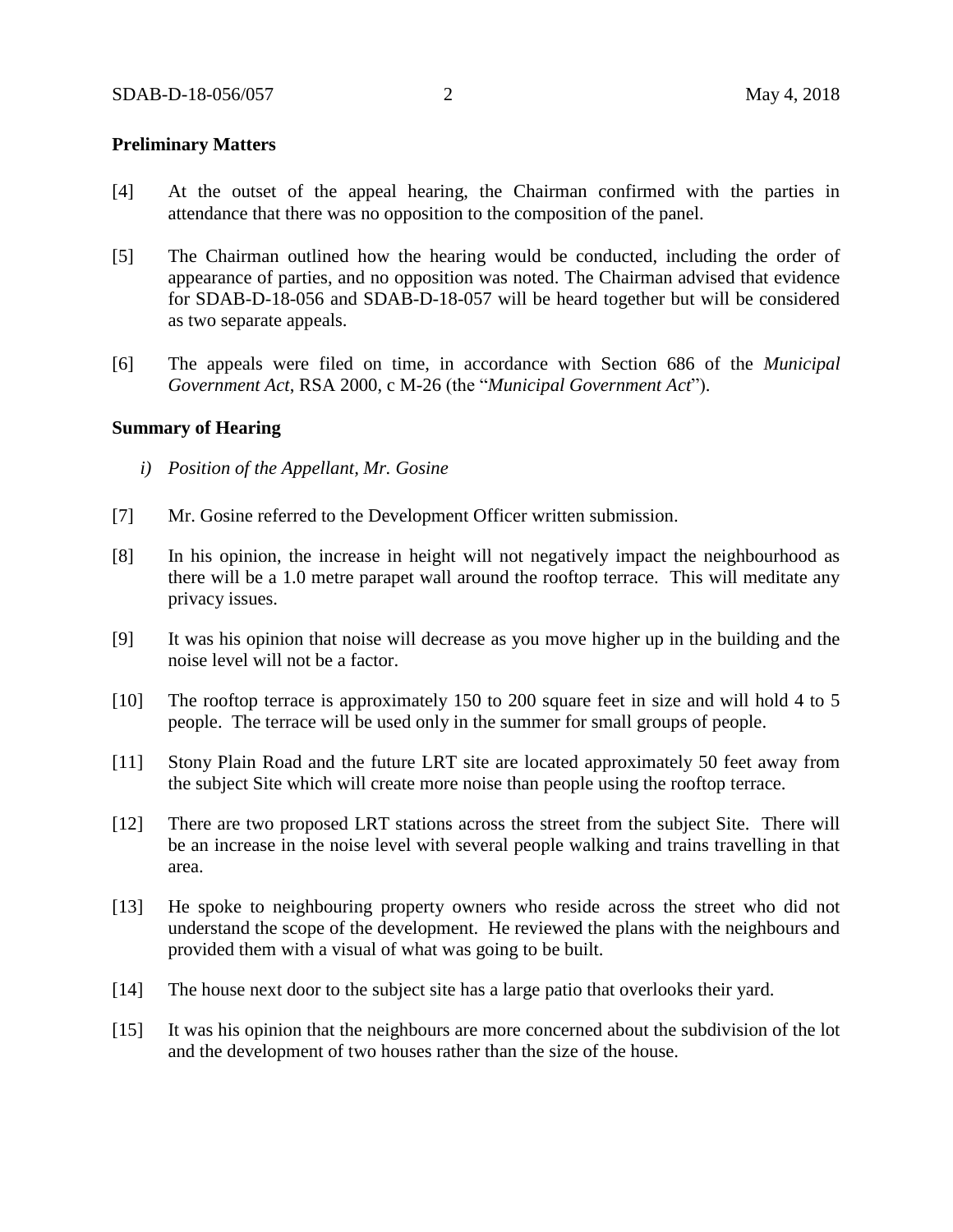- [16] He showed the neighbours examples of the type of houses that would be built. There are other similar developments located in close proximity to the subject site.
- [17] In his opinion, the proposed development is characteristic of the neighbourhood and will be an asset.
- [18] Mr. Gosine intends to live at the subject Site with his family.
- [19] He does not agree with the Development Officer's statement that there is no hardship or difficulty associated with the development of this site.
- [20] He referred to the plans and reviewed the Grade calculations with the Board.
- [21] He stated that the adjacent properties are approximately 12 to 14 inches higher than the subject Site.
- [22] He referred to the rises and the distance from the grade to the main floor.
- [23] He referred to other houses in the area showing the roof line and the rooftop terrace.
- [24] If they are measured from the ground to the top, the other houses with balconies are higher than the proposed development.
- [25] He has signatures in support from the immediately adjacent neighbours.
- [26] In response to questions from the Board, Mr. Gosine agreed that the calculation for the highest point of the roof is correct.
- [27] He will have to shear down part of the yard to accommodate for proper drainage.
- [28] In his opinion, the neighbouring properties will not be negatively impacted because of sun shadowing. The property behind the subject Site is owned by the City of Edmonton and will be used for a future LRT expansion.
	- *ii) Position of the Development Officer, Mr. Langille*
- [29] The Development Authority provided written submissions and did not attend the hearing.

### **Decision**

- [30] The appeals are **ALLOWED** and the decisions of the Development Authority are **REVOKED**. The developments are **GRANTED** as applied for to the Development Authority, subject to the following **CONDITIONS (for each Development Permit)**:
	- 1. The proposed Basement development(s) shall NOT be used as an additional Dwelling. An additional Dwelling shall require a new Development Permit application.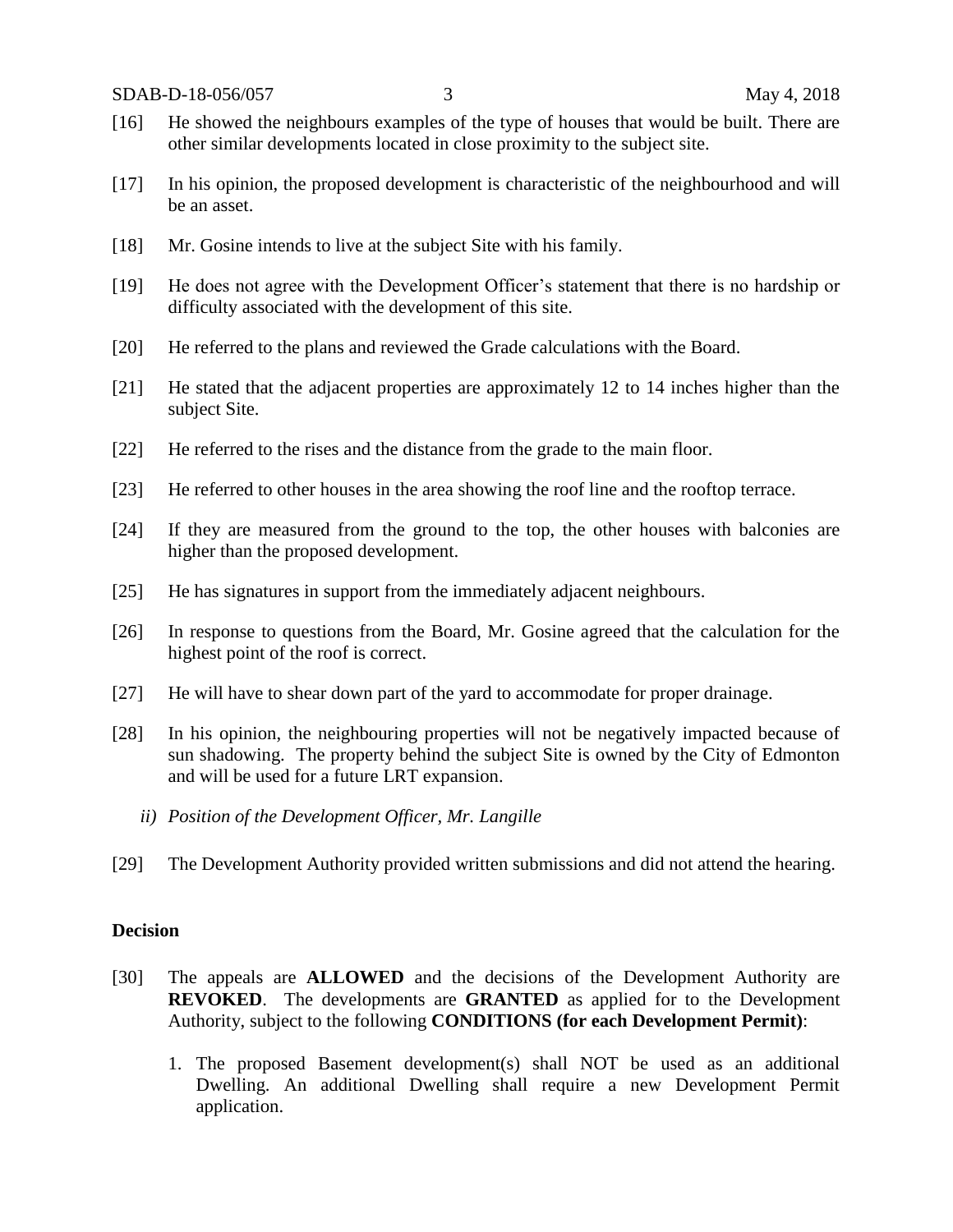- Dwelling means a self contained unit comprised of one or more rooms accommodating sitting, sleeping, sanitary facilities, and a principal kitchen for food preparation, cooking, and serving. A Dwelling is used permanently or semipermanently as a residence for a single Household (Reference Section 6.1(32)).
- Household means: one or more persons related by blood, adoption, foster care, marriage relationship; or a maximum of three unrelated persons; all living together as a single social and economic housekeeping group and using cooking facilities shared in common. For the purposes of this definition, two people living together in an adult interdependent relationship shall be deemed to be in a marriage relationship and each of the relatives of the parties to an adult interdependence relationship shall be considered to be related to the partners and to the other relatives thereof. One domestic worker or one boarder may be deemed the equivalent of a blood relative (Reference Section 6.1(57)).
- 2. A Secondary Suite shall require a new development permit application.
- 3. The Basement elevation of structures of two or more Storeys in Height shall be no more than 1.5 metres above Grade. The Basement elevation shall be measured as the distance between Grade level and the floor of the first Storey.
- 4. Platform Structures greater than 1.0 metres above Grade shall provide privacy screening to the satisfaction of the Development Officer to prevent visual intrusion into adjacent properties.
- 5. All unenclosed steps shall not project more than 0.60 metres into required Setbacks of 1.20 metres or greater (Reference Section 44.1(a))
- 6. All yards, visible from a public roadway other than a lane, shall be seeded or sodded within eighteen (18) consecutive months of the issuance of an Occupancy Certificate for the development. Alternative forms of landscaping may be substituted for seeding or sodding as specified in Section 55.2(1).
- 7. Landscaping shall be developed in accordance with Section 55 of the *Edmonton Zoning Bylaw*.
- 8. A. Landscaping shall be provided on a Site within 18 months of the occupancy of the Single Detached House. Trees and shrubs shall be maintained on a Site for a minimum of 42 months after the occupancy of the Single Detached House (Reference Section 55.2(1)).

B. One deciduous tree with a minimum Caliper of 50 mm, one coniferous tree with a minimum Height of 2.5 m and Four shrubs shall be provided on the property. Deciduous shrubs shall have a minimum Height of 300 mm and coniferous shrubs shall have a minimum spread of 450 mm (Reference Section 55.2(1)).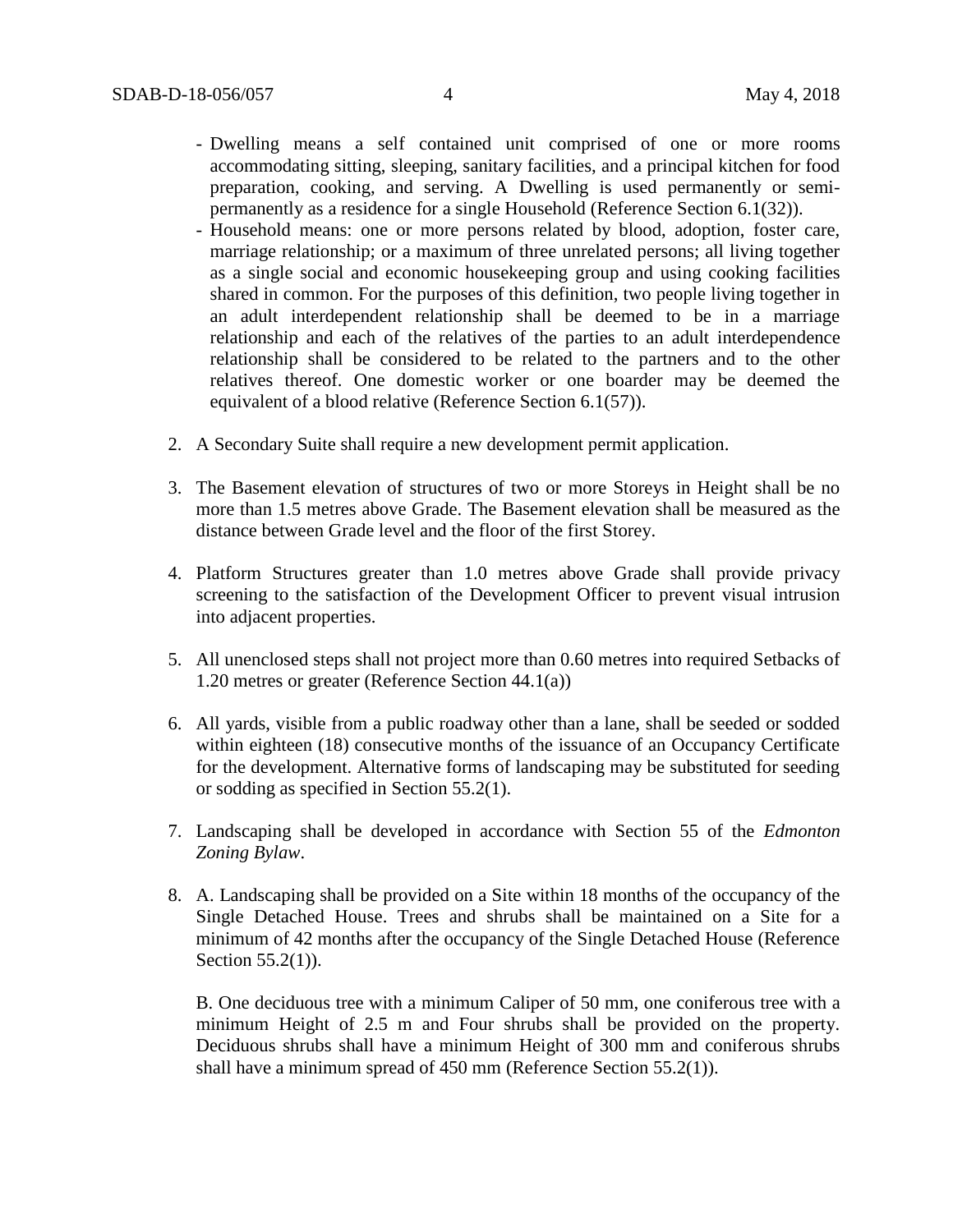C. All Yards visible from a public roadway, other than a Lane, shall be seeded or sodded. Seeding or sodding may be substituted with alternate forms of ground cover, including hard decorative pavers, washed rock, shale or similar treatments, perennials, or artificial turf, provided that all areas of exposed earth are designed as either flower beds or cultivated gardens (Reference Section 55.2(1)).

9. Frosted or opaque glass treatment shall be used on windows as indicated on the drawings to minimize overlook into adjacent properties (Reference Section 814.3(8)).

Development Advisements:

i.) Lot grades must comply with the *Edmonton Drainage Bylaw 16200*. Contact Drainage Services at 780-496-5500 for lot grading inspection inquiries.

ii.) Any future deck development greater than 0.6 metres (2 feet) in height will require development and building permit approvals

iii.) Any future deck enclosure or cover requires a separate development and building permit approval.

iv.) The driveway access must maintain a minimum clearance of 1.5 metres from any service pedestal and all other surface utilities.

v.) Any hoarding or construction taking place on road right-of-way requires an OSCAM (On-Street Construction and Maintenance) permit. It should be noted that the hoarding must not damage boulevard trees. The owner or Prime Contractor must apply for an OSCAM online at: http://www.edmonton.ca/bylaws licences/licences permits/oscam[permit-request.aspx](http://www.edmonton.ca/bylaws_licences/licences_permits/oscam-permit-request.aspx)

[31] In granting the development, the following variances to the *Edmonton Zoning Bylaw* are allowed:

## **10336 – 133 Street NW**

1. The maximum allowable building Height of 8.9 metres as per Section 814.3(5) is varied to allow an excess of 0.77 metres, thereby increasing the maximum allowed Height to 9.67 metres.

## **10340 – 133 Street NW**

1. The maximum allowable building Height of 8.9 metres as per Section 814.3(5) is varied to allow an excess of 1.31 metres, thereby increasing the maximum allowed Height to 10.21 metres.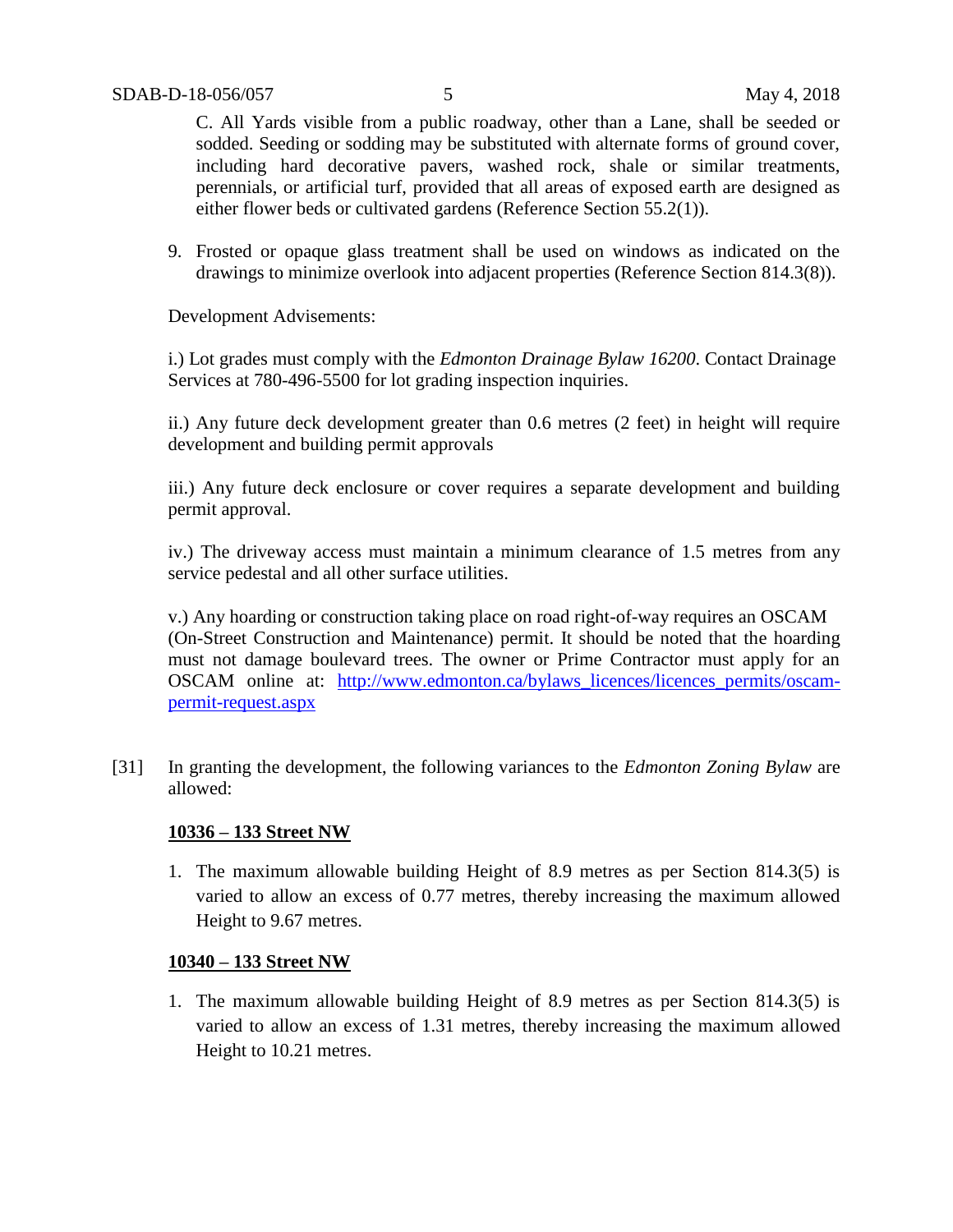2. The maximum allowable Height to the ridge line of the roof of 10.4 metres as per Section 52.2(c) is varied to allow an excess of 0.39 metres, thereby increasing the maximum allowed Height to 10.79 metres.

### **Reasons for Decision**

- [32] Single Detached Housing is a Permitted Use in the RF1 Single Detached Residential Zone.
- [33] The issue before the Board is if a variance in the maximum allowable Height for each development could be granted.
- [34] The Board notes that the Development Officer conducted the required Community Consultation.
- [35] The Board granted the variance in Height for each lot for the following reasons:
	- 1. The extent of the variance required was to some degree affected by the shape of the roof. Namely one eave on one side of the highest roof was lower than the eave on the other side of the ridgeline because of the presence of the small rooftop patio.
	- 2. The Board finds that buildings with two and two and a half storeys are characteristic of the neighbourhood. This is not a situation where the structures will be surrounded by single storey bungalows making a variance in Height more pronounced.
	- 3. While some opposition was provided from the Community Consultation, the Board finds that the most affected adjacent property owners are in support of the proposed developments.
- [36] The Board finds that the two houses will be built on narrower lots. Having the buildings extend vertically allows for larger structures to be built in a smaller lot area which is in accordance with the City's desire to densify residential areas which are adjacent to proposed LRT locations.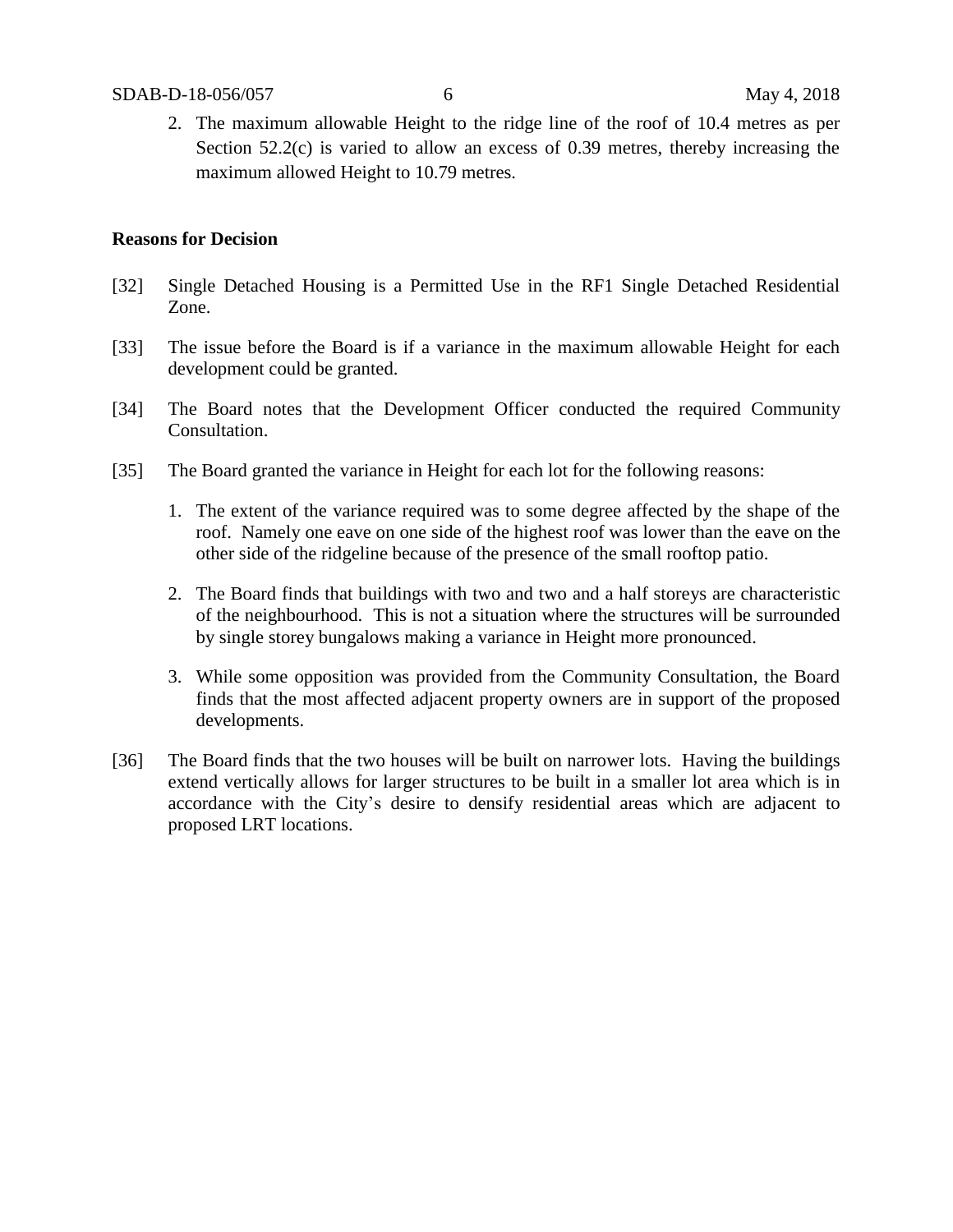[37] Based on the above, it is the opinion of the Board, that the proposed developments will not unduly interfere with the amenities of the neighbourhood nor materially interfere with or affect the use, enjoyment or value of neighbouring parcels of land. Therefore, the variances have been granted and the appeals are allowed.

Dan Warlow

Mr. I. Wachowicz, Chairman Subdivision and Development Appeal Board

Board members in attendance: Mr. V. Laberge; Ms. M. McCallum; Mr. A. Nagy; Ms. K. Thind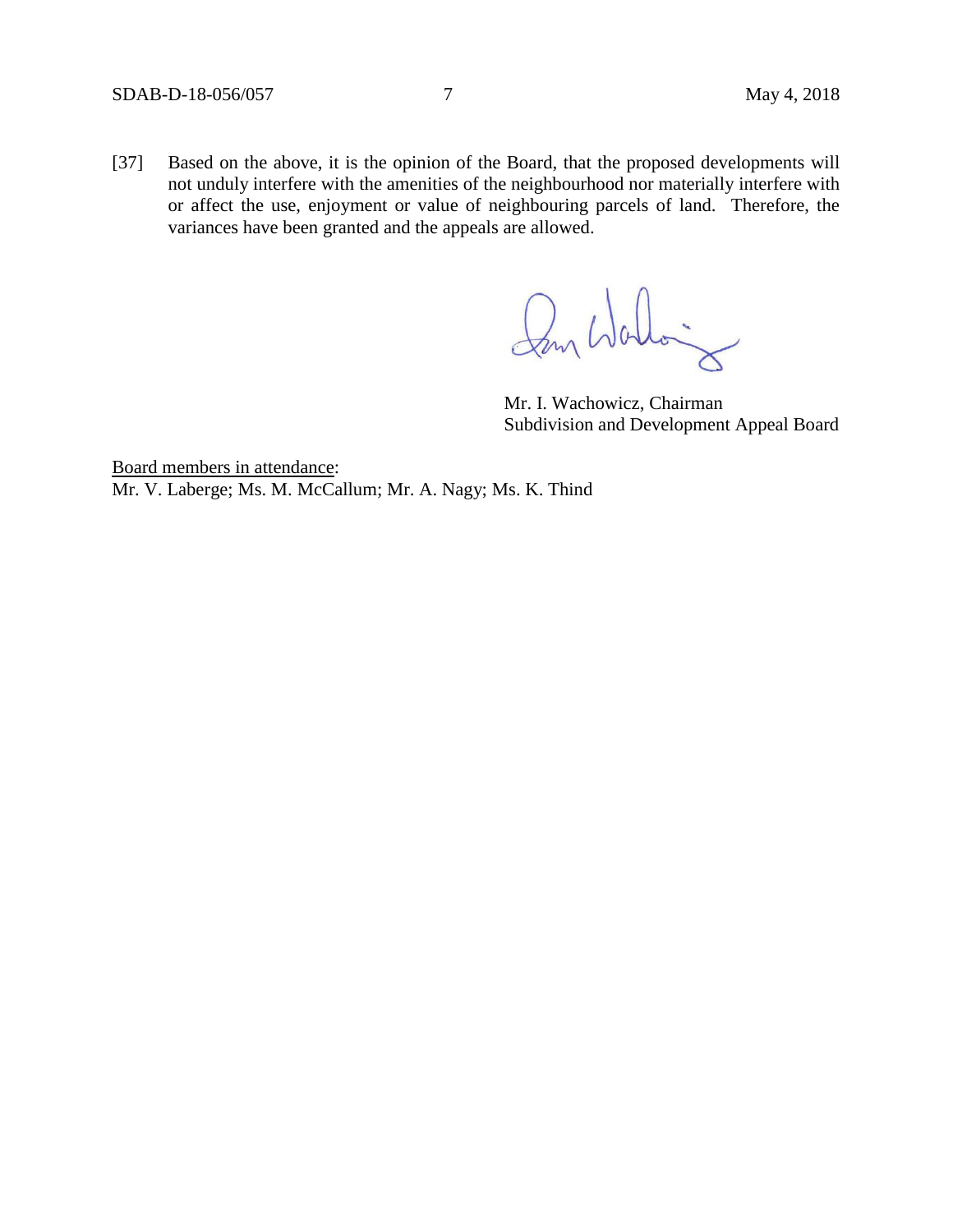## **Important Information for the Applicant/Appellant**

- 1. This is not a Building Permit. A Building Permit must be obtained separately from Development & Zoning Services, located on the 2nd Floor, Edmonton Tower, 10111 – 104 Avenue NW, Edmonton, AB T5J 0J4.
- 2. Obtaining a Development Permit does not relieve you from complying with:
	- a) the requirements of the *Edmonton Zoning Bylaw*, insofar as those requirements have not been relaxed or varied by a decision of the Subdivision and Development Appeal Board,
	- b) the requirements of the *Alberta Safety Codes Act*,
	- c) the *Alberta Regulation 204/207 – Safety Codes Act – Permit Regulation*,
	- d) the requirements of any other appropriate federal, provincial or municipal legislation,
	- e) the conditions of any caveat, covenant, easement or other instrument affecting a building or land.
- 3. When an application for a Development Permit has been approved by the Subdivision and Development Appeal Board, it shall not be valid unless and until any conditions of approval, save those of a continuing nature, have been fulfilled.
- 4. A Development Permit will expire in accordance to the provisions of Section 22 of the *Edmonton Zoning Bylaw, Bylaw 12800*, as amended.
- 5. This decision may be appealed to the Alberta Court of Appeal on a question of law or jurisdiction under Section 688 of the *Municipal Government Act*, RSA 2000, c M-26. If the Subdivision and Development Appeal Board is served with notice of an application for leave to appeal its decision, such notice shall operate to suspend the Development Permit.
- 6. When a decision on a Development Permit application has been rendered by the Subdivision and Development Appeal Board, the enforcement of that decision is carried out by Development & Zoning Services, located on the 2nd Floor, Edmonton Tower, 10111 – 104 Avenue NW, Edmonton, AB T5J 0J4.

*NOTE: The City of Edmonton does not conduct independent environmental checks of land within the City. If you are concerned about the stability of this property for any purpose, you should conduct your own tests and reviews. The City of Edmonton, when issuing a development permit, makes no representations and offers no warranties as to the suitability of the property for any purpose or as to the presence or absence of any environmental contaminants on the property.*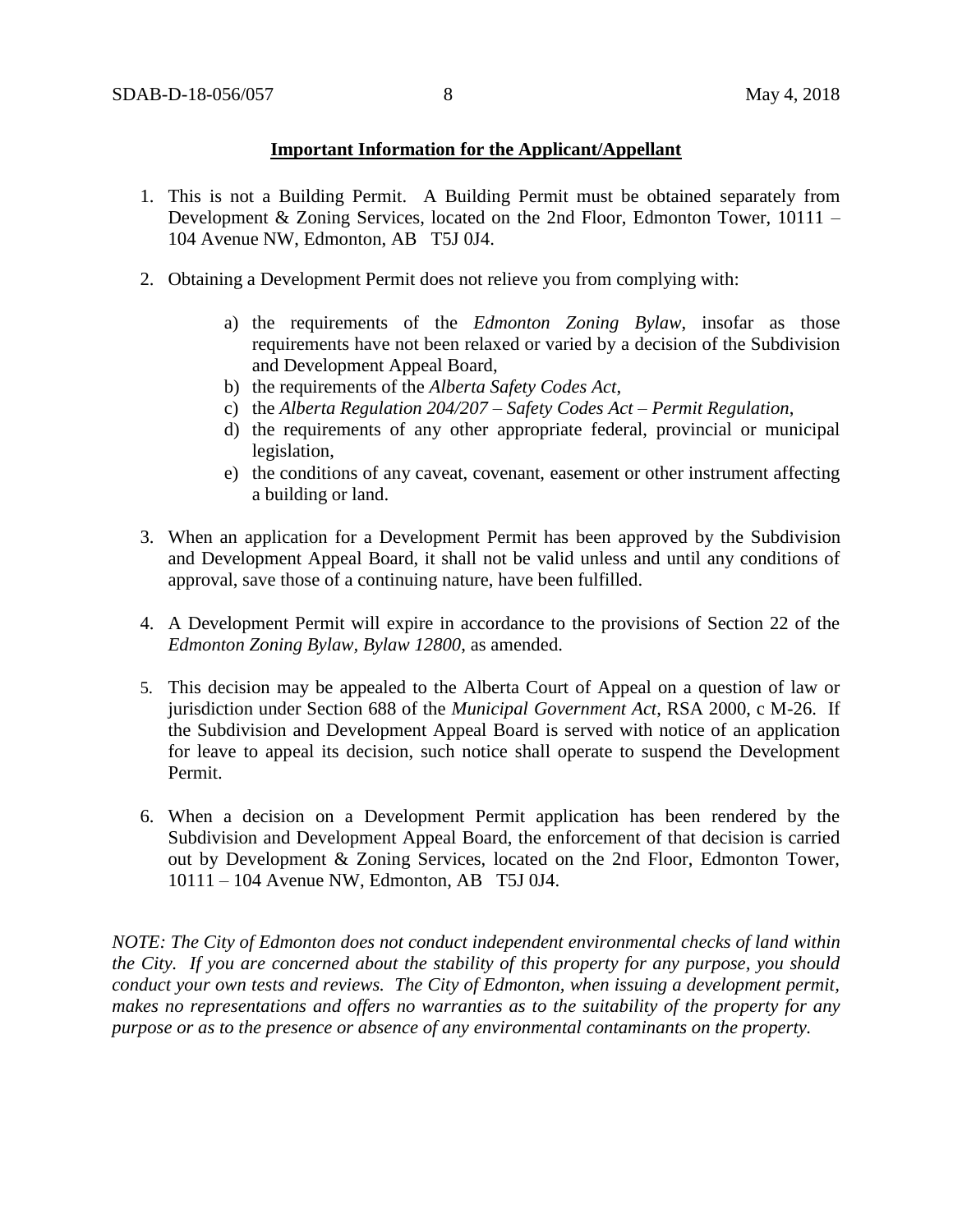

Date: April 27, 2018 Project Number: 238906941-002 File Number: SDAB-D-18-058

# **Notice of Decision**

[1] On April 19, 2018, the Subdivision and Development Appeal Board (the "Board") heard appeals that were filed on **March 20, 2018 and March 28, 2018**. The appeals concerned the decision of the Development Authority, issued on March 1, 2018 to approve the following development:

# **To construct four Row House buildings (12 Dwellings) with attached Garages and balconies.**

- [2] The subject property is on Plan 6447AL Blk 27 Lot 9, located at 9751 92 Street NW and Plan 6447AL Blk 27 Lots 10-12, located at 9745 - 92 Street NW, within the DC1 Direct Development Control Provision. The North Saskatchewan River Valley and Ravine System Protection Overlay, the Floodplain Protection Overlay and the Cloverdale Area Redevelopment Plan apply to the subject property.
- [3] The following documents were received prior to the hearing and form part of the record:
	- Copy of the Development Permit application with attachments, proposed plans, and the approved Development Permit;
	- The Development Officer's written submissions;
	- The Appellants' written submissions;
	- Numerous letters and emails in opposition to the proposed development;
	- One letter of support received from an adjacent property owner; and
	- Online responses in opposition to the proposed development.
- [4] The following exhibits were presented during the hearing and form part of the record:
	- Exhibit  $A Mr. Zabos' speaking notes$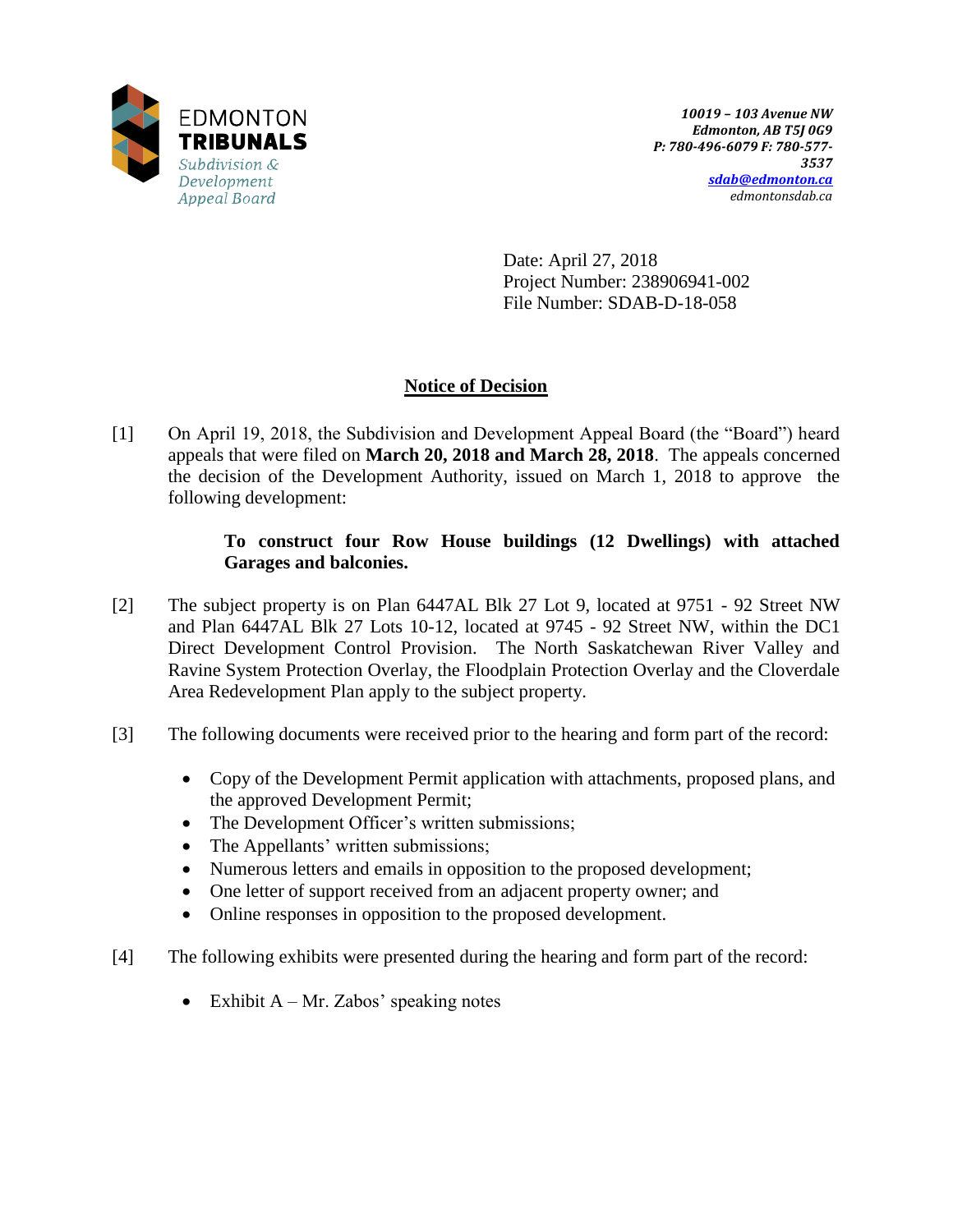#### **Preliminary Matters**

- [5] At the outset of the appeal hearing, the Presiding Officer confirmed with the parties in attendance that there was no opposition to the composition of the panel.
- [6] The Presiding Officer outlined how the hearing would be conducted, including the order of appearance of parties, and no opposition was noted.
- [7] The appeal was filed on time, in accordance with Section 686 of the *Municipal Government Act*, RSA 2000, c M-26 (the "*Municipal Government Act*").
- [8] At the outset of the hearing, the Presiding Officer referenced Section 685(4) of the *Municipal Government Act*, Chapter M-26 which states that if a decision with respect to a development permit application in respect of a direct control district is made by a development authority, the appeal is limited to whether the development authority followed the directions of council, and if the subdivision and development appeal board finds that the development authority did not follow the directions it may, in accordance with the directions, substitute its decision for the development authority's decision. The Appellants were asked to address this matter during their submissions to the Board.

#### **Summary of Hearing**

*i) Position of the Appellants:*

### Mr. Zabos – Appellant No. 1

- [9] Mr. Zabos provided his speaking notes, marked Exhibit "A".
- [10] He commended the developer and the design team on a thoughtful concept for the development. The community has always been open to development that is respectful of the Cloverdale Area Redevelopment Plan.
- [11] The proposed development requires material variances in height, front, side and rear setbacks as well as visitor parking. In this case, the variances are too many and too big. The requirement of these types of variances is a sign that the development, as planned, is not appropriate for the site.
- [12] The approved variance reduces the rear setback from the required 7.5 metres to 3.0 metres and the side setback from the required 4.5 metres to 3.1 metres. These variances abut two busy back lanes that run east to west and north to south. The existing sight lines are challenging and garbage trucks, large vehicles and emergency vehicles need extra room on the corner to maneuver. These setbacks are required by the Area Redevelopment Plan because a blueprint or diagram does not reflect the amount of traffic, children playing, pedestrians walking dogs in the back lane or garbage trucks and other larger vehicles trying to negotiate the already tight corners.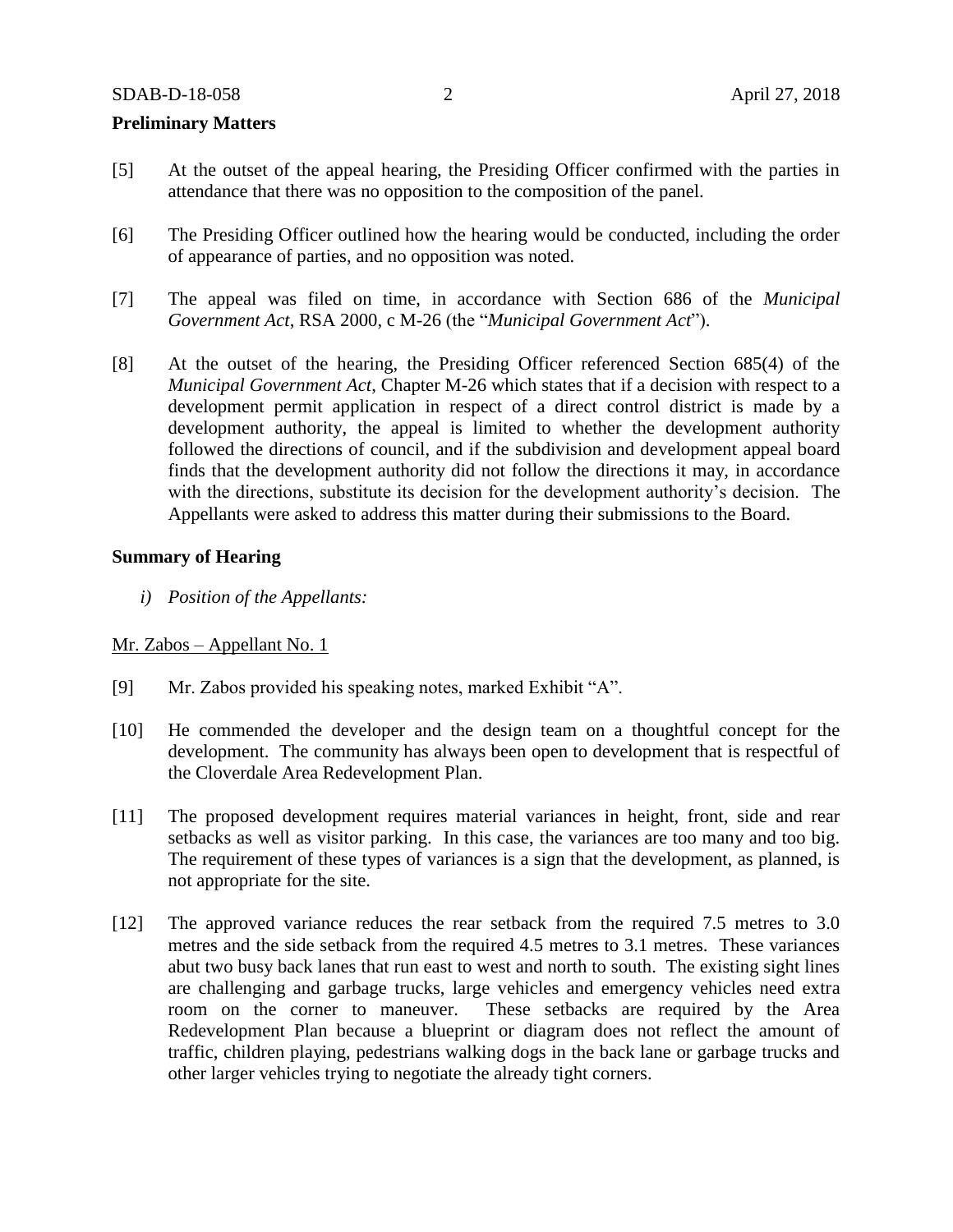- [13] The developer has not addressed the need to move a power pole that will be impacted by the required variances.
- [14] He questioned how a development requiring variances in every measurable dimension could reasonably be thought to meet the intent of the Area Redevelopment Plan because the requirements are a concrete, detailed manifestation of the intent.
- [15] The Area Redevelopment Plan deals with height in metres and the number of storeys. Section 5.7.4.5 states that the maximum height shall not exceed 12 metres nor 3 storeys. Even though the proposed development does not exceed 12 metres, it is a 4 storey structure.
- [16] While the developer can dictate the selling price of their units, there is no rigorous economic nor scientific evidence available to suggest that this will somehow increase the value of neighbouring properties. It was his opinion that the many significant variances will actually have a detrimental effect on the value of adjacent properties.
- [17] Visitor parking is required even though two-car garages are proposed for each unit.
- [18] Other adjacent developments should not be used to rationalize the need or acceptability of the required variances.
- [19] He reiterated that his concerns are not about the development as a whole but he is concerned about the number and size of the required variances and wants to ensure that the proposed development complies with the Area Redevelopment Plan by being sensitive to the existing scale and character of the neighbourhood.
- [20] Mr. Zabos provided the following information in response to questions from the Board:
	- a) He is not a member of the Community League Board of Directors.
	- b) He respects the Development Officer's opinion to grant variances for the proposed development but it was his opinion that the development requires too many large variances.
	- c) Garbage trucks maneuvering at the intersection of the back lanes often have to cut the corner.
	- d) It was his opinion that the Development Authority did not follow the direction of Council because it is over height and will impact sight lines, views and the general character of the neighbourhood.
	- e) He acknowledged that other developments in the neighbourhood have required variances but not has many or as large as the variances required for the proposed development.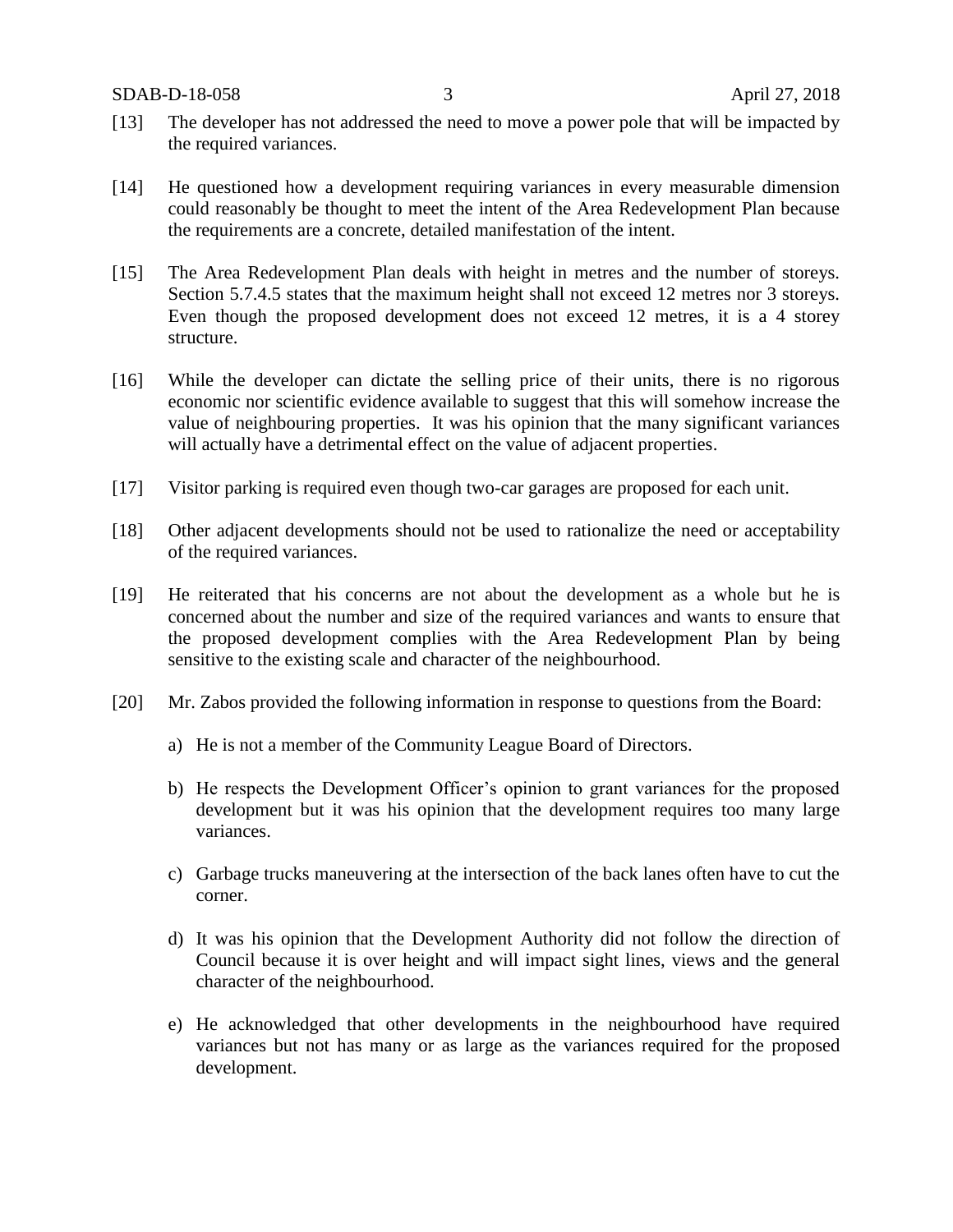f) Some community members do not like the modern design and finishes proposed.

Mr. Gower – Appellant No. 2

- [21] Mr. Gower advised the Board that he was appearing both personally and on behalf of the Board of Directors for Cloverdale Hill Condominiums. Their building is a three storey structure, containing 15 dwelling units and is located immediately south of the proposed development site.
- [22] He and the other residences are concerned about the number and size of the variances that have been granted for the proposed development.
- [23] It was his opinion that the Development Authority failed to follow the directions of Council because the proposed development is four Storeys instead of three and does not comply with Section 5.7.5.5 of the DC1.
- [24] He acknowledged that Section 5.7.4.27 provides authority for the Development Officer to grant relaxations to the provisions of this District, if, in his opinion, such a variance would be in keeping with the General Purpose of this District and would not affect the amenities, use, enjoyment and value of neighbouring properties. However, affected neighbours and the Community League do not agree that the opinion of the Development Officer is reasonable.
- [25] Mr. Gower provided the following information in response to questions from the Board:
	- a) He is not a member of the Condominium Board but noted written objections submitted by the owners of 7 dwelling units as well as the Board of Directors for Cloverdale Hill Condominiums.
	- b) Their building is located immediately south of the subject site. He did not personally attend meetings held with the developer but other residents did attend and the findings were discussed at a Condominium Board meeting.
	- c) It was his opinion that the Development Officer erred when considering the visitor parking requirement. It is not justifiable to reduce the amount of required visitor parking because of the proposed double car garages for the residents. Visitor parking is totally separate from resident parking.
	- d) This error will allow the Board to review and substitute their decision.
	- *ii) Position of the Development Officer, Mr. G. Robinson:*
- [26] Mr. Robinson indicated that his rationale for granting the required variances is outlined in detail in his written submission.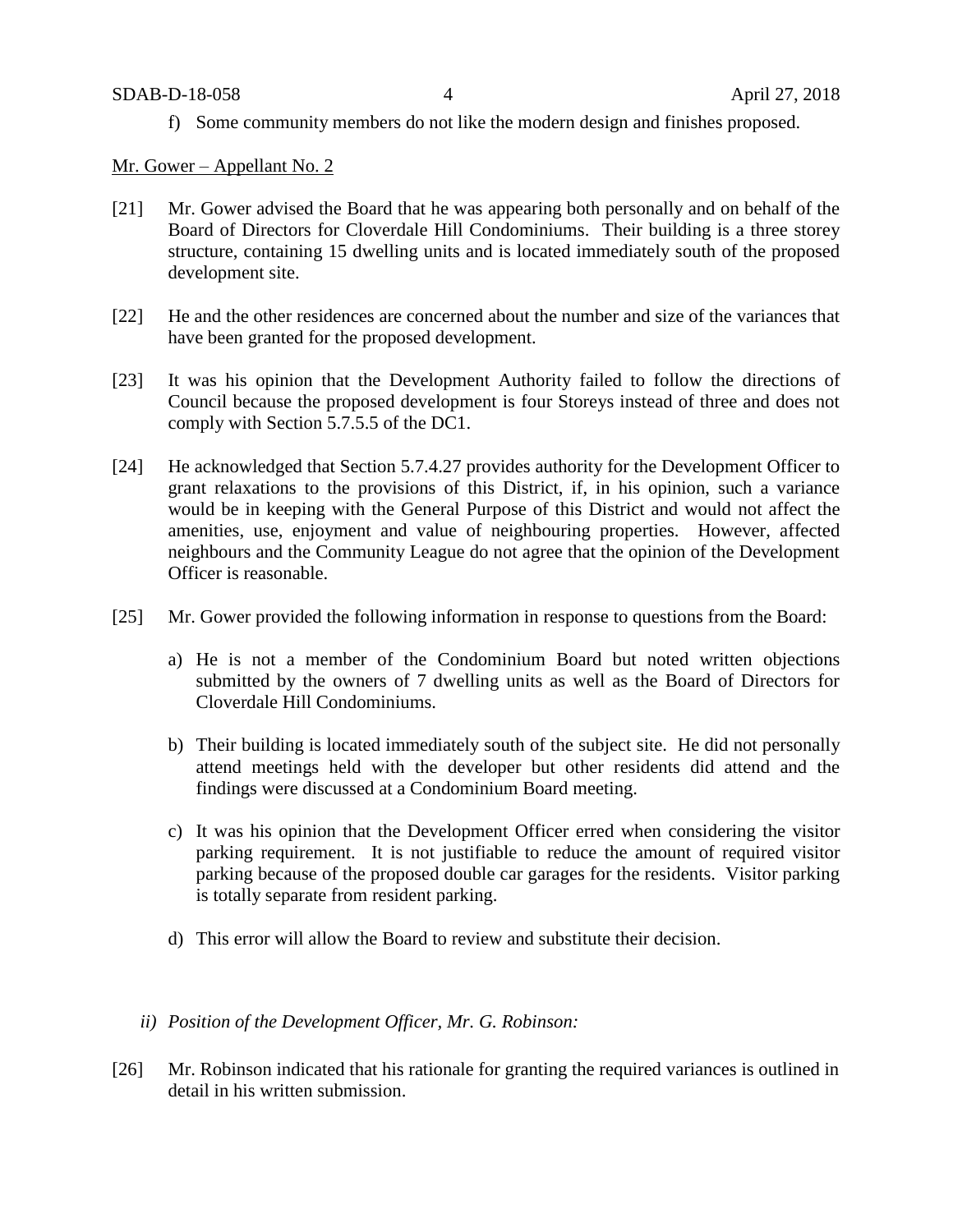- [27] During the site design process, Fire Rescue Services requested that the drive aisle be wider which resulted in a large variance in the front and rear setbacks. They also required a walking pathway through the site to provide access to the rear units and a sprinkler system for the rear buildings.
- [28] Fire Rescue Services access is exclusively from the public roadway and distances are measured from the front curb to the site. A fire truck will only use a rear lane if they are able to drive through. For this site, access would be exclusively from the public roadway.
- [29] Waste Management did not raise any concerns about the required variances or access to this site.
- [30] Mr. Robinson provided the following information in response to questions from the Board:
	- a) It was his opinion that the requested variances are in keeping with the intentions of City Council as provided in Direct Control Zone for Area 1 in the Cloverdale Area Redevelopment Plan. The proposed development is a "permitted" use in a district designed to provide medium-density housing in the neighbourhood which accommodates an increase in population and allows for a variety of housing forms.
	- b) Variance power was provided in Section 5.7.4.27 and it was his opinion and those of other colleagues that the required variances were justified.
	- c) The Applicant revised the plans several times in order to comply with the changes requested by Fire Rescue Services and the Landscaping Review Group. Some of these changes included providing a wider drive aisle, a centre access point, and complying with the stepback requirements for the proposed roof top terraces.
	- d) The degree of the variances was reviewed in relation to the size of the site, the proposed number of units, massing and having regard for the land uses on abutting sites.
	- e) There is a public road right of way located west of the site and lane ways to the north and the east. The subject site abuts public road right of ways on three sides.
	- f) Even though the front and rear setbacks have been reduced by 3 metres, the maximum allowable Floor Area Ratio has not been exceeded.
	- g) The reduced setbacks will allow a wider drive aisle and additional separation space between the buildings.
	- h) The front elevation plan, A301, was referenced to illustrate that the third storey has been stepped back to accommodate the roof top balcony. Contemporary finishing materials and different colours are proposed to break up the massing of the building.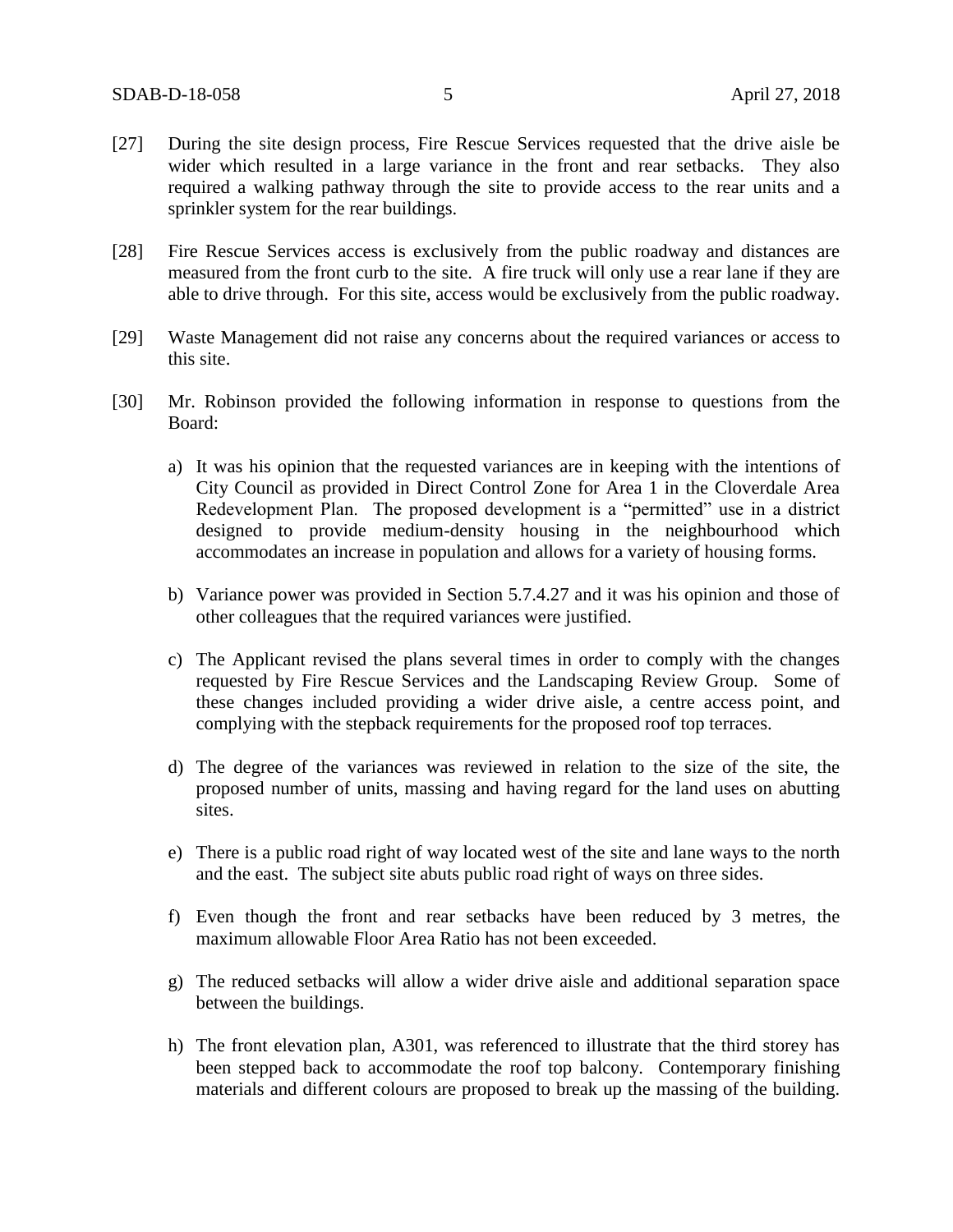The separation space between the buildings will also help to reduce the massing. The north elevation was referenced to illustrate different design elements that will break up the massing of the building, including the use of metal and hardy siding and natural wood, contemporary finishing materials. It was his opinion that this is not out of character for the neighbourhood.

- i) The front doors will face the front roadway and the windows will break up the massing.
- j) The proposed height is similar to that of the building to the south and the existing stacked row houses along the avenue to the north.
- k) The character of the neighbourhood is medium density built form with parking at grade or below grade.
- l) The proposed development will not impact the amenities of the neighbourhood because it does not abut a public park and will not impact the streetscape. Vehicle access is from the lane. The proposed development is in keeping with the size, scale and scope of the Area Redevelopment Plan.
- m) The reduction in visitor parking is justifiable because of the provision of double car garages. Twelve parking spaces are required and 24 parking spaces are proposed. Transportation Services had no concerns regarding the deficiency in visitor parking.
- n) There is no requirement for community consultation. Community consultation would have been conducted through the public hearing process with City Council when the Area Redevelopment Plan was created.
- o) *Land Use Bylaw 5996* is specifically referenced several times in this DC1. Section 5.7.4.17 directs that parking be provided according to Section 66 and the Development Officer has the ability to vary parking in consultation with Transportation Services. Storeys are defined in the *Land Use Bylaw 5996*. The method used to calculate height was changed by City Council in 2015 and in modern zones, only the vertical measurement is used.
- p) The proposed development has the appearance of a three storey structure from the front and four storeys towards the interior of the site.
- q) The Applicant was asked to add the walkway from the front to the rear of the site to provide access from the front and to increase the amount of landscaping proposed.
- r) The Rationale of the DC1 is the same as the General Purpose. Based on the rationale of the DC1 and the variance power provided in Section 5.7.4.27, the decision was made to approve the proposed development.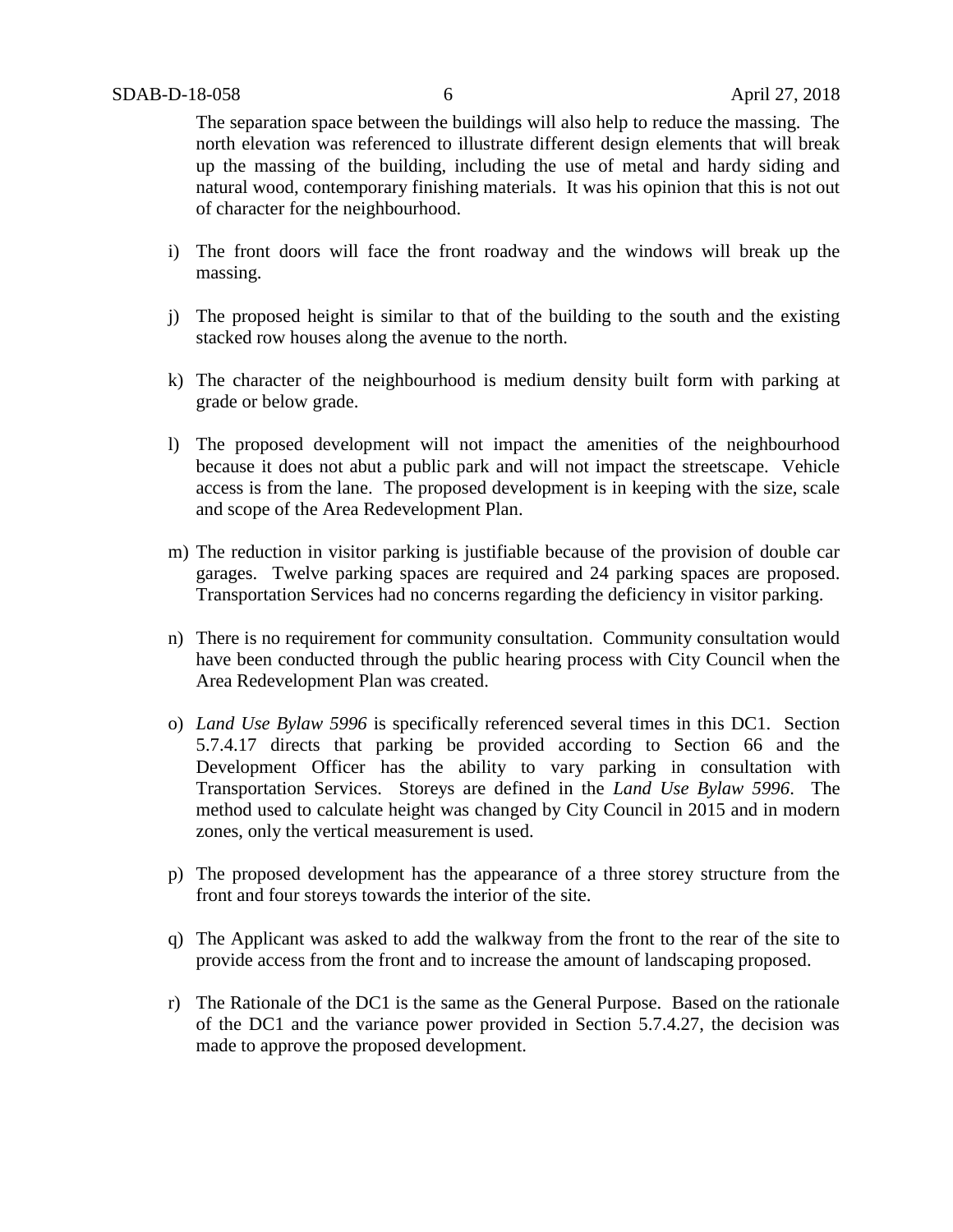s) The Community League and residents had the ability to provide feedback to City Council through the public hearing process when the DC1 was created.

## *iii) Position of the Respondents, Mr. D. Hanna & Mr. C. Shilabeer:*

- [31] Mr. Hanna referenced a rendering of a development that was proposed by another developer when he purchased this site. Although it complied with the maximum allowable height and number of storeys, it did not comply with his development style. The decision was made to get the community involved and design their own development.
- [32] He was aware of the community concerns regarding density, height, shadow and walkability. It was his opinion that the proposed development provides a good transition between a larger building to the south and the row housing developments located north of the subject site towards 98 Avenue.
- [33] The plans have been changed numerous times to address items identified through the consultation process. The proposed number of units was reduced, the roof was changed to a flat roof to address height issues, sprinklers were added to the rear units and a walkway was added in the centre of the site. The subject site is also located in the Flood Plan Overlay which resulted in ongoing consultation with the City.
- [34] Many challenges resulted from the fact that this Area Redevelopment Plan was created 20 years ago and the salability of dwelling units has changed over the years.
- [35] It was his opinion that providing double car garages for each dwelling unit to provide parking for all resident vehicles addressed the proposed reduction in visitor parking.
- [36] The power pole that was discussed at the community meeting is actually located on the site located across the lane from the proposed development. This results in residents driving across the corner of his site to maneuver around the pole. Therefore he cannot do anything about the existing pole or control how EPCOR addresses the problem.
- [37] He reiterated the evidence of the Development Officer that rear lanes are not typically used to provide emergency access.
- [38] The residential units located across the street are a mixed contemporary design and it was his opinion that the proposed development is not out of character with the neighbourhood.
- [39] Mr. Hanna and Mr. Shilabeer provided the following information in response to questions from the Board:
	- a) Drivers do cut across the northeast corner of the subject site.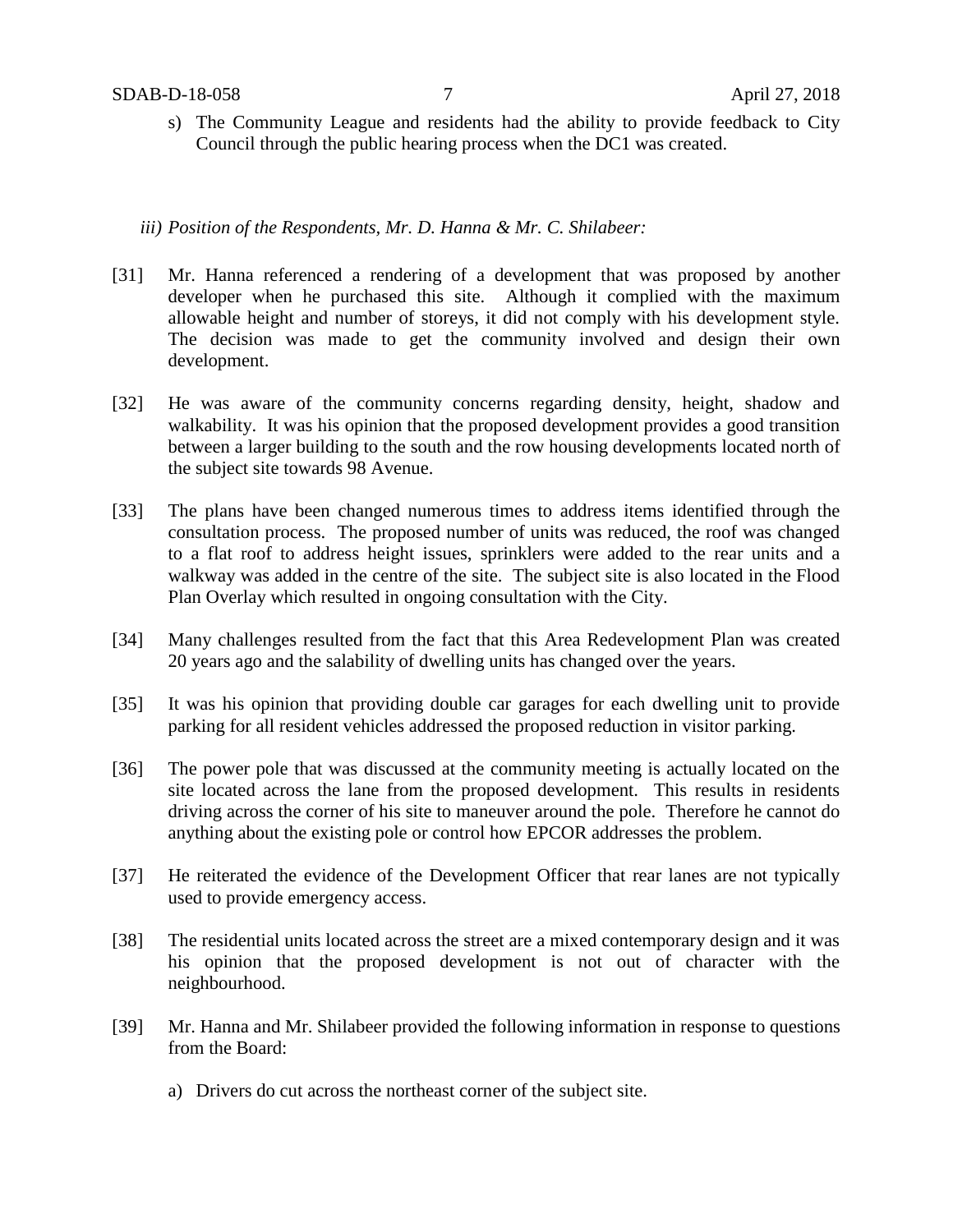- b) Mr. Shilabeer noted the concerns raised by numerous residents of the Cloverdale Hill Condominiums regarding the loss of view but it was his opinion that it was not their responsibility to maintain the view. Many design changes have been made to ensure that the proposed development would have minimal impact on the existing condominium to the south, including maintaining a setback which is not required. The proposed buildings have been separated by a walkway that will provide some light penetration to the building to the south.
- *iv) Rebuttal of the Appellants*

#### Mr. Zabos and Mr. Gower:

- [40] They acknowledged the consultation process with other City departments but it was their opinion that you have to live in the neighbourhood to appreciate the full impact of the proposed variances. Residents in this neighbourhood deal with the LRT, close proximity to downtown and are the parking lot for the accidental beach.
- [41] The developer did not undertake any meaningful consultation with the residents or the Community League. The only discussion that occurred was done at the invitation of the Cloverdale Community League.
- [42] They reiterated that they do not object to the proposed development but are concerned about the impact of the variances granted.
- [43] The proposed two car garages do not satisfy the requirement to provide visitor parking.
- [44] The Development Officer quoted an incorrect section of the Area Redevelopment Plan which suggests that there may be some lack of due care and attention that may allow the Board to find that an error was made by the Development Officer.
- [45] It was their opinion that the Development Authority is only able to grant variances that are reasonable. Section 5.7.4.6 required a minimum 4.5 metre front yard along other frontages, except that in the area east of 92 Street, the Development Officer may reduce this requirement to 3.0 metres where the front lot line faces a public park. In this case, the front lot line does not face a public park.
- [46] They acknowledged that there was no requirement for community consultation but it was their opinion that it would have been good business practice for the developer to consult with the community.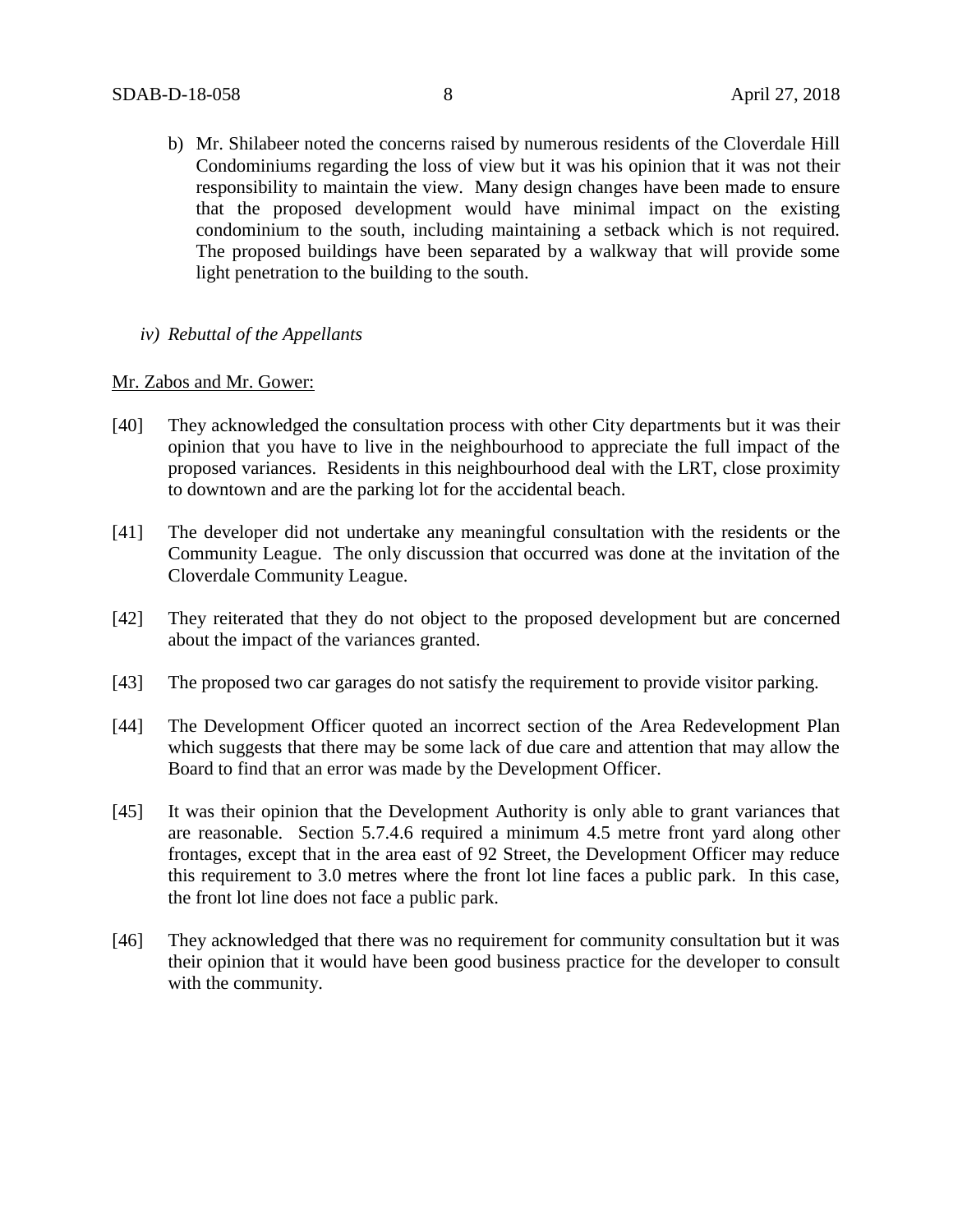### **Decision**

[47] The appeals are **DENIED** and the decision of the Development Authority is **CONFIRMED**. The development is **GRANTED** as approved by the Development Authority.

## **Reasons for Decision**

- [48] Section 685(4)(b) of the *Municipal Government Act* states, "if a decision with respect to a development permit application in respect of a direct control district is made by a development authority, the appeal is limited to whether the development authority followed the directions of council, and if the subdivision and development appeal board finds that the development authority did not follow the directions it may, in accordance with the directions, substitute its decision for the development authority's decision."
- [49] The subject property is zoned (DC1) Direct Development Control Provision Area 1 Cloverdale Area Redevelopment Plan.
- [50] The proposed application is to construct four Row House buildings (12 Dwellings) with attached Garages and balconies.
- [51] Section 5.7.3.2 states Stacked Row Housing Including Row Housing and Linked Housing is a Listed Use in the DC1 (Area 1) – Residential District Control District.
- [52] The Development Officer approved this application with variances, pursuant to Section 5.7.4.27 of the Cloverdale Area Redevelopment Plan, which states that "the Development Officer may grant relaxations to the provisions of this District if, in his opinion, such a variance would be in keeping with the General Purpose of this District and would not affect the amenities, use, enjoyment and value of neighbouring properties."
- [53] The Board finds the Development Officer followed the directions of City Council.
- [54] First of all, the Board agrees with the finding of the Development Officer that the variances are in keeping with the General Purpose of Section 5.7.2 of the Cloverdale Area Redevelopment Plan, which states:

the Rationale of the DC1 (Area 1) is to provide a district for medium-density housing in the neighbourhood, which accommodates an increase in population and allows for a variety of housing forms in order to achieve the intent of Sections 2.3, 2.4, 3.2 and 3.6 of this Plan. These provisions are primarily concerned with developments being sensitive towards the existing scale and character of the neighbourhood, encouraging buildings to "front" public roadways and usable open spaces within the developments.

[55] Further, the Board agrees with the opinion of the Development Officer that the variances granted do not affect the amenities, use, enjoyment and value of neighbouring properties.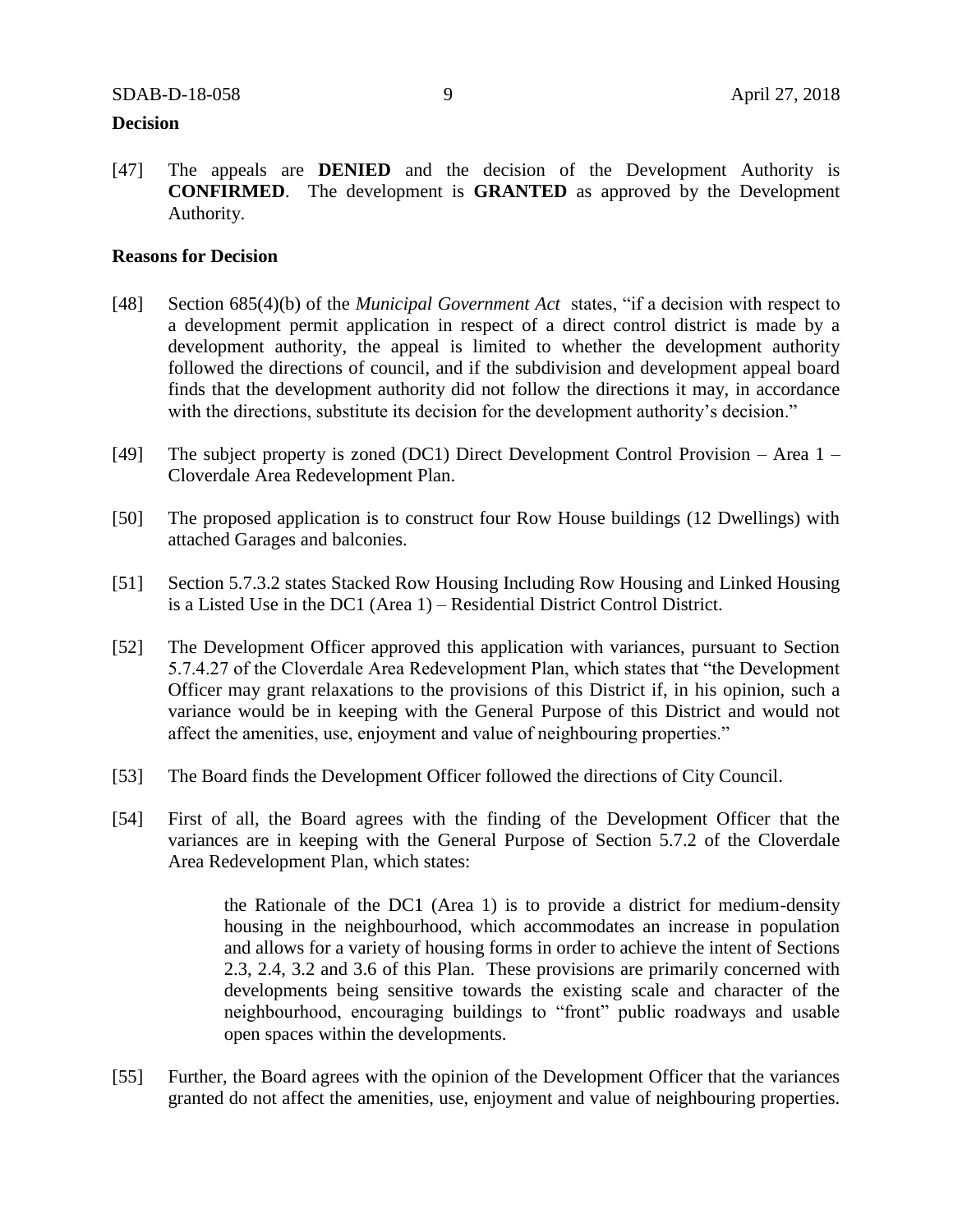The Board is satisfied, based on the evidence provided, that the Development Authority thoroughly reviewed and analyzed the proposed development with all of the required City Departments and worked with the developer to revise the proposed plans to ensure that relaxing the required regulations for the maximum allowed number of storeys, the minimum required front, side and rear setbacks and the requirement for visitor parking would not affect the amenities, use, enjoyment or value of neighbouring properties. It was the opinion of the Development Authority that the subject site is not overdeveloped because the proposed Floor Area Ratio and Density does not exceed the maximum allowed and the proposed number of parking spaces exceeds the minimum number required.

- [56] The Development Authority also provided rationale for referencing regulations contained in *Land Use Bylaw 5996* that was in effect at the time of the creation of the subject Direct Control site, which the Board accepts as well, pursuant to *Parkdale-Cromdale Community League* Association v*. Edmonton (City),* 2007 ABCA 309.
- [57] The Board was presented with what the Appellants' perceived to be an error on the Development Authority's part. Specifically, incorrectly referencing the specific section 5.7.4.16 of the DC1 in the variances granted in the Development Permit. While the proper section to deal with parking is 5.4.7.17, the Board is satisfied that this may have been a clerical error and not an error sufficient to deem that granting this variance was not following the instructions of Council. The Board further notes that the variance granted for the Side Setback was indicated in the approved Development Permit to be Section 5.7.4.8 when it should have been Section 5.4.7.9. The Development Authority provided the rationale for granting these variances, which as indicated below, the Board is satisfied with their conclusions.
- [58] Based on the evidence provided, the Board is satisfied that the Development Officer did follow the direction of City Council in approving the proposed development.
- [59] However, notwithstanding the above, had the Board found that the Development Authority did not follow the directions of Council, the Board would have granted the variances required for the following reasons:
	- a) The developer worked with the Development Authority to revise the layout of the site and included design elements requested by various City departments, which included Transportation, Fire Rescue and Waste Management, that ultimately increased the size of some of the required variances. Specifically, this included the addition of a walkway on the south boundary of the property line, a walkway between the buildings east to west, and a widened entry and lane between the buildings.
	- b) The proposed development is not an over-development of the site because the proposed Floor Area Ratio is 1.2 while the maximum allowed is 1.5. The proposed Density is 12 units, while the maximum allowed is 20 units and 24 parking spaces are proposed while only 12 are required. As well, the buildings are not over the maximum height allowed in this DC1.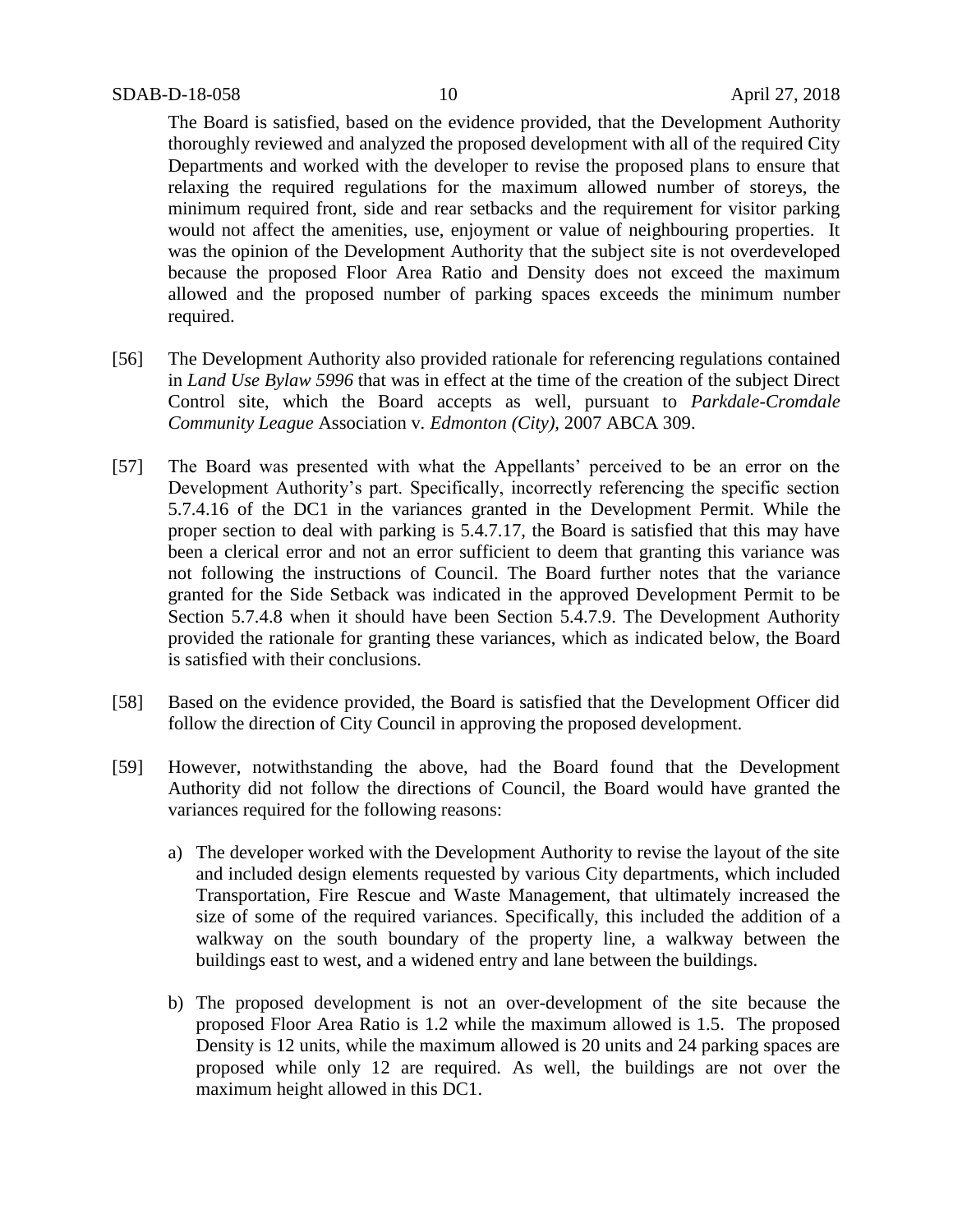- c) A 1.5 metre setback is proposed on the south property line notwithstanding that no setback is required, to ensure that there is some separation space between the proposed development and the immediately adjacent residential development to the south. All of the landscaping requirements have been met despite the reduction the variances granted in the setback requirements.
- d) Section 5.7.4.6(b) states that the minimum front yard shall be 4.5 metres (14.8 feet) along other frontages, except that in the area of 92 Street, the Development Officer may reduce this requirement to 3.0 metres where the front lot line faces a public park. The majority of the building face on any site shall be constructed at the minimum front yard line. Section 5.7.4.7 states that the minimum rear yard shall be 7.5 metres (24.6 feet).

The Board has determined that the Front Yard required for this development is 4.5 metres and the variance required is 1.5 metres. This variance has been granted by the Development Authority. The Board heard that the widening of the space between the buildings on a north to south basis increased the variance by some 2.2 metres thus increasing the Front Setback by 1.1 metres and the Rear Yard by 1.1 metres. The Board understands that a variance would be needed notwithstanding these added increases asked for by the various City Departments consulted through this Development Application.

- e) Section 5.7.4.9 states the minimum required side yard shall be:
	- a) the same as if it were a front yard if adjacent to a public roadway, including a lane, and
	- b) in all other instances, nil.

This regulation indicates a Side Yard of 4.5 metres is required and 3.1 metres is provided thus producing a variance of 1.4 metres. As noted above, the addition of a walkway on the south boundary and the added walkway/access on an east to west basis between the Buildings contributed to the size of the variance needed. In this instance, no evidence quantifying the impact of providing these spaces was provided by the Development Authority. However, providing the 1.5 metres side yard on the south boundary when none is required makes up for the variance on the north lane. Had the proposed building been built on property line, there could have been no variance required on the north property line next to the lane.

- f) The proposed Height meets the 12.0 metre vertical Height restriction but the proposed Row Housing buildings are four Storeys instead of three. However, the massing of the proposed buildings facing the public roadway and rear lane is broken up by stepping back the proposed fourth storey visible from the street.
- g) The Garage and utility rooms are determined to be a full Storey under the definition of Storey and are below the flood plan elevation. All of the living spaces are located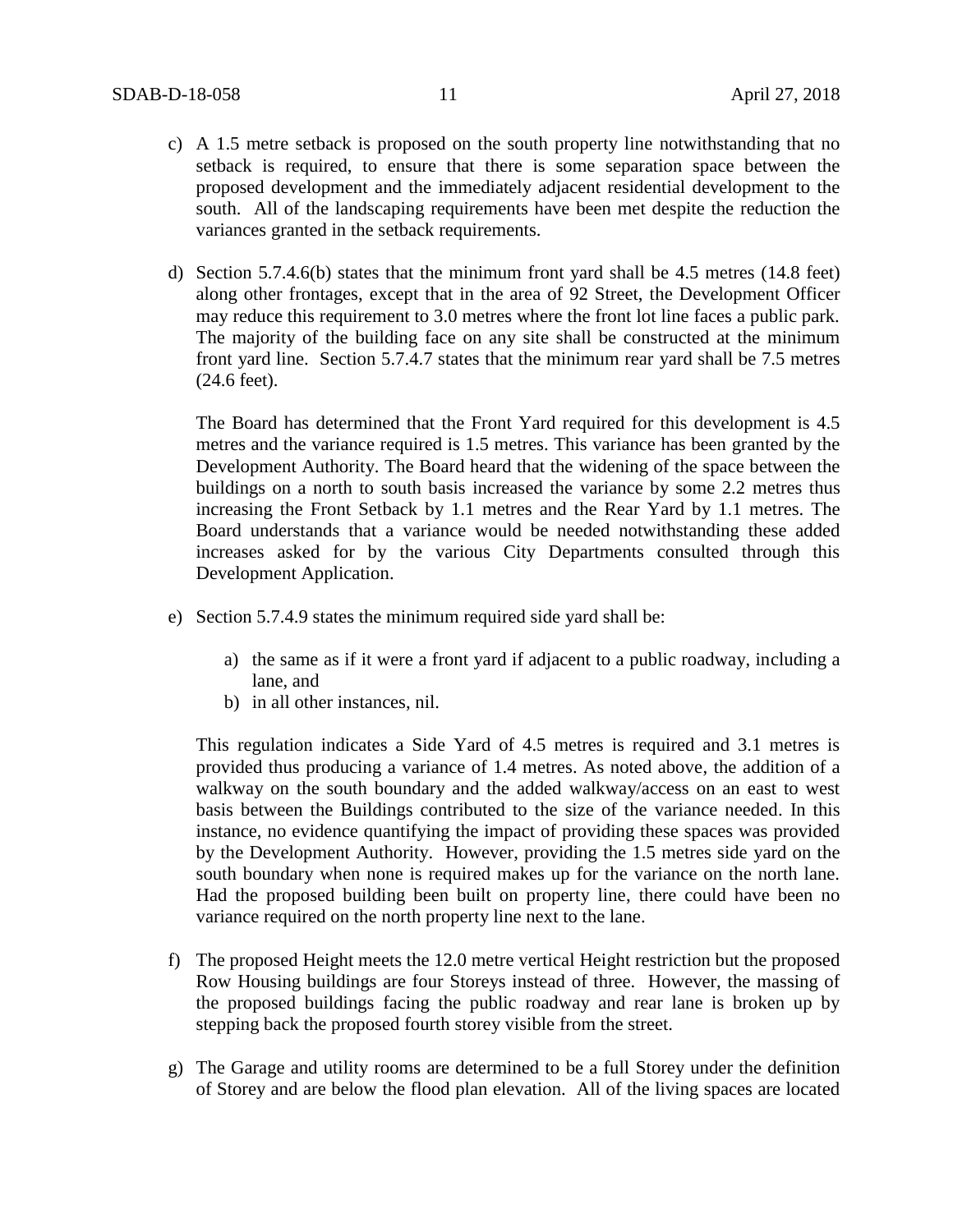above the 100 year flood elevation. The inability to provide underground parking or deeper basements maybe partly why the fourth story is needed.

- h) The reduction in visitor parking is justifiable due to the provision of double garages, which provides an excess in the minimum required number of parking spaces. Transportation Services had no concerns with the variance granted in the required visitor parking.
- i) Based on the evidence provided, the Appellants do not object to the design or style of the proposed development and the Board finds that it is characteristic of the neighbourhood.
- j) The Board must, as stipulated in the Court of Appeal decision *Garneau Community League* v *Edmonton (City)*, 2017 ABCA 374, exercise its' powers to vary in the same way as the Development Authority. In this instance the variance powers are set out in Section 5.7.4.27 of the DC1 provision and the Board is satisfied had they found that the Development Authority did not follow instructions of Council, the Board would have granted the Variances for the reasons above.
- k) The Board was also presented by the Appellants that there were "too many and too big" variances. Pursuant to the Court of Appeal decision *Newcastle Centre GP Ltd* v *Edmonton (City),* 2014 ABCA 295, the Court implied that the size and/or number of variances is not what is to be considered directly but the effect they have, if any, in meeting the Board's test in granting variances as laid out in Section 5.7.4.27 of the DC1 Provision and Section 687 3(b) of the *Municipal Government Act*. The Board is satisfied, for the reasons above, that it has correctly reviewed the variances granted by the Development Authority.
- [60] Based on above, the Appeals are denied.

Mr. V. Laberge, Presiding Officer Subdivision and Development Appeal Board

Board members in attendance: Mr. L. Pratt; Ms. M. McCallum; Mr. A. Nagy; Ms. K. Thind